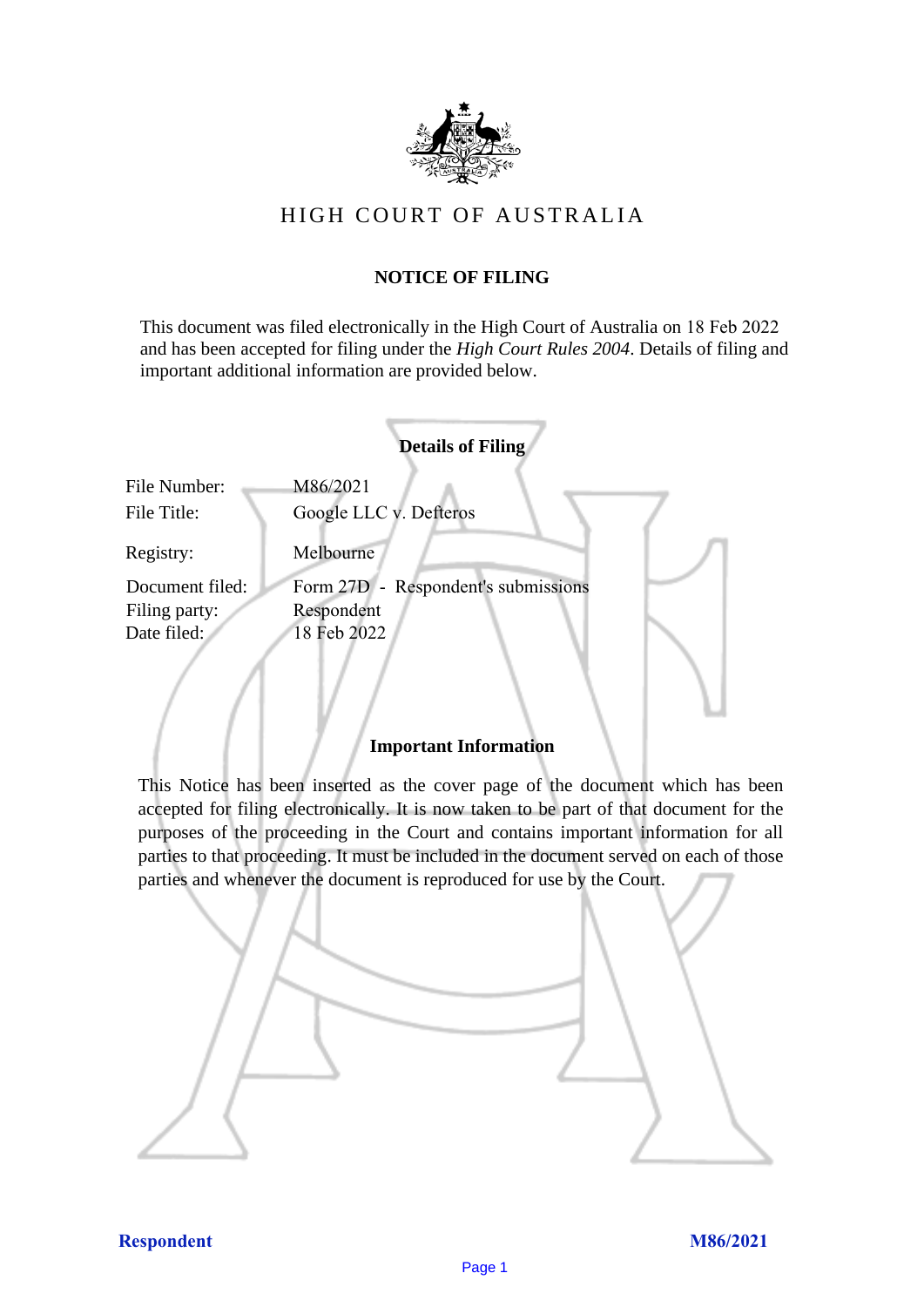# IN THE HIGH COURT OF AUSTRALIA IN THE HIGH COURT OF AUSTRALIA MELBOURNE REGISTRY MELBOURNE REGISTRY

M86/2021

M86/2021 M86/2021

# BETWEEN: **Google LLC** BETWEEN: Google LLC

Appellant Appellant

and and

#### 10 **George Defteros** 10 George Defteros

Respondent Respondent

#### **RESPONDENT'S SUBMISSIONS** RESPONDENT'S SUBMISSIONS

#### **Part I: Certification**  Part I: Certification

1. The respondent certifies that these submissions are in a form suitable for publication on the internet. on the internet.

#### **Part II: Statement of Issues**  Part II: Statement of Issues

- 20 2. The Notice of Appeal, as filed, raises three principal issues: 20 2. The Notice of Appeal, as filed, raises three principal issues:
- a. whether the appellant, as the operator of the Google search engine, was a a. whether the appellant, as the operator of the Google search engine, was <sup>a</sup> publisher of the Underworld article on a third-party webpage to which its publisher of the Underworld article on a third-party webpage to which its search result provided a hyperlink; search result provided <sup>a</sup> hyperlink; RESPONDENT OF AUSTRALIA<br>
MELISOURNE REGISTRY<br>
MELISOURNE REGISTRY<br>
MELISOURNE REGISTRY<br>
Couple LLC<br>
Ampletant<br>
and<br>
respondent<br>
RESPONDENT'S SUBMISSIONS<br>
Part I: Certification<br>
1. The respondent certifies that these subtr
	- b. whether the appellant has established the defence of qualified privilege at b. whether the appellant has established the defence of qualified privilege at common law; and
	- common law; and<br>c. whether the appellant has established the defence of statutory qualified privilege pursuant to s 30 of the *Defamation Act 2005* (Vic) (**Act**). privilege pursuant to <sup>s</sup> 30 of the Defamation Act 2005 (Vic) (Act).
	- 3. In the event that leave is granted to amend the Notice of Appeal in the form proposed, 3. Inthe event that leave is granted to amend the Notice of Appeal in the form proposed, the appeal raises an additional issue, namely, whether the appellant has established the the appeal raises an additional issue, namely, whether the appellant has established the
- 30 defence of innocent dissemination at common law and/or pursuant to s 32 of the Act.
	- 4. The respondent does not oppose the proposed Amended Notice of Appeal. 4. The respondent does not oppose the proposed Amended Notice of Appeal.

Respondent **Page 2**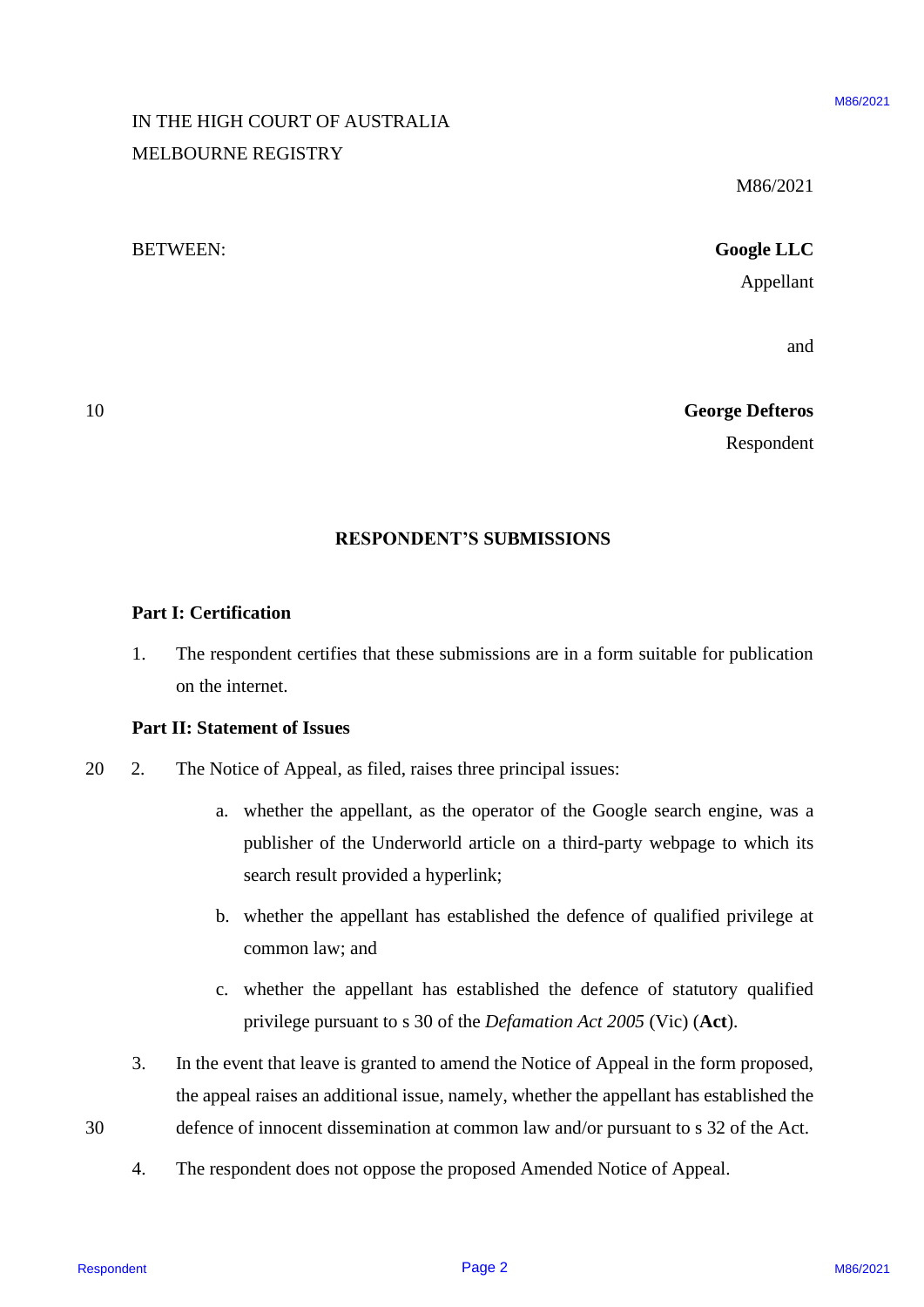#### **Part III: Section 78B Notices**  Part III: Section 78B Notices

5. The respondent certifies that he has considered whether any notice should be given in 5. The respondent certifies that he has considered whether any notice should be given in compliance with s 78B of the *Judiciary Act 1903* (Cth) and has concluded that no such compliance with <sup>s</sup> 78B of the Judiciary Act 1903 (Cth) and has concluded that no such notice is required in this case. notice is required in this case.

-2-

#### **Part IV: Facts** Part IV: Facts

- 6. The facts, as summarised in the appellant's submissions at [10]-[23], are not in The facts, as summarised in the appellant's submissions at [10]-[23], are not in contention, except for the addition of the following: 6.
	- a. The Search Result comprised the following (TJ [11], CA [38]; CAB 17, 143): a. The Search Result comprised the following (TJ [11], CA [38]; CAB 17, 143):

**Underworld loses valued friend at court - SpecialsGanglandKillings ...** Underworld loses valued friend at court - SpecialsGanglandKillings ...

#### 10 **www.theage.com.au > Features > Crime & Corruption ▼** www.theage.com.au > Features > Crime & Corruption V

June 18 2004 - Pub bouncer-turned-criminal lawyer George Defteros June 18 2004 - Pub bouncer-turned-criminal lawyer George Defteros always prided himself on being able to avoid a king hit – The Age Online always prided himself on being able to avoid <sup>a</sup> king hit — The Age Online

- b. The first line, which was the title, was the hyperlink; the second line was a shortened form of the uniform resource locator (URL), and the third part was the shortened form of the uniform resource locator (URL), and the third part was the snippet (TJ [30], CA [45]; CAB 29, 152). snippet (TJ [30], CA [45]; CAB 29, 152).
- c. With respect to the appellant's submissions at [15]-[16]: With respect to the appellant's submissions at [15]-[16]:
- i. in August 2007, solicitors acting for Mr Defteros wrote to *The Age*, 1. in August 2007, solicitors acting for Mr Defteros wrote to The Age, complaining about the ongoing publication of the Underworld article on complaining about the ongoing publication of the Underworld article on The Age website and claiming it was defamatory. However, Mr Defteros 20 did not issue proceedings against *The Age* (CA [18]; CAB 138); did not issue proceedings against The Age (CA [18]; CAB 138);
- ii. the respondent had commenced a proceeding in the Supreme Court of Victoria against John Silvester and Andrew Rule, the authors of a book Victoria against John Silvester and Andrew Rule, the authors of <sup>a</sup> book entitled "Leadbelly: Inside Australia's Underworld Wars" (Mr Silvester also being the author of the Underworld article). The respondent claimed also being the author of the Underworld article). The respondent claimed to have been defamed by a chapter of the book "*Snakes and Ladders*" to have been defamed by <sup>a</sup> chapter of the book "Snakes and Ladders" which the trial judge considered appeared to have been based on the which the trial judge considered appeared to have been based on the Underworld Article (CA [20]; CAB 138); Underworld Article (CA [20]; CAB 138); **Part III: Section 788 Notices**<br>
5. In expondent exciting that the has considered whether any aotize aboutd be given in<br>
the propriation state of the *Louis Law 1984* (21b) and the semi-diadel that in such<br>
notice is requ
- iii. that proceeding settled at mediation in September 2010 and the parties entered into a Deed of Release. A term of settlement included an 30 agreement that the defendants would make revisions to the chapter to be agreement that the defendants would make revisions to the chapter to be included in the reprint of the book. The respondent released those included in the reprint of the book. The respondent released those defendants from all liability in relation to various matters including any defendants from all liability in relation to various matters including any

20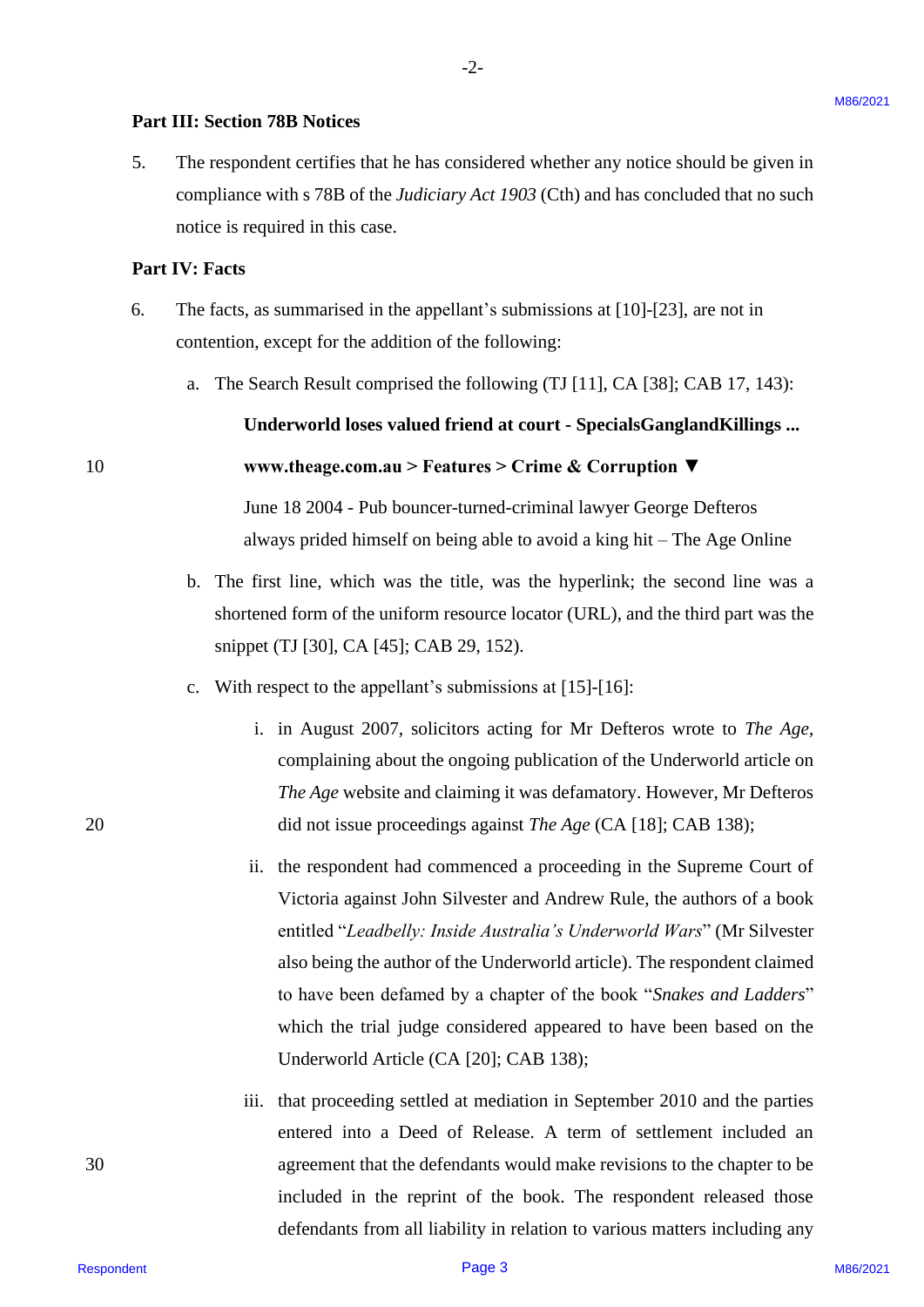article published in *The Age*, *The Age Online* and/or any Fairfax Media article published in The Age, The Age Online and/or any Fairfax Media or Fairfax Digital publication concerning him. Although the revised or Fairfax Digital publication concerning him. Although the revised chapter, ultimately published, was very similar to the Underworld article, chapter, ultimately published, was very similar to the Underworld article, the revisions had the effect that the revised chapter did not convey the the revisions had the effect that the revised chapter did not convey the imputation that Mr Defteros had crossed the line from professional imputation that Mr Defteros had crossed the line from professional lawyer for, to confidant and friend of, criminal elements (CA [21]; CAB lawyer for, to confidant and friend of, criminal elements(CA [21]; CAB 138 – 139). 138 —139).

d. In addition to the last sentence in the appellant's submissions at [20], the d. In addition to the last sentence in the appellant's submissions at [20], the Underworld article was published well outside Melbourne, and throughout Underworld article was published well outside Melbourne, and throughout 10 Australia (CA [205], [235]; CAB 218, 228). Australia (CA [205], [235]; CAB 218, 228).

#### **Part V: Argument**  Part V: Argument

10

20

#### *Ground 1 – Publication and publishers*  Ground 1 — Publication and publishers

- 7. For the reasons developed below, the appellant was a publisher of the Underworld article in accordance with the principles in *Fairfax Media Publications Pty Ltd v* article in accordance with the principles in Fairfax Media Publications Pty Ltd v*Voller*<sup>1</sup> and *Webb v Bloch*.<sup>2</sup> The appellant was instrumental in, or a participant in (or contributed to), the communication of defamatory matter.<sup>3</sup> It intended to facilitate, or provide a platform for, communication of allegedly defamatory matter,<sup>4</sup> even if it did not intend to communicate the defamatory matter in question.<sup>5</sup> erticle published in  $The Age$ ,  $The Age$  online and/or any Fairfax Media<br>or Fairfax Digital published) converting this. Although the cense of<br>organization constraints that the energy in the second vertex of the<br>discussion of the c 7.
- 8. The appellant's systems, through its web crawler and indexing programs, and ranking The appellant's systems, through its web crawler and indexing programs, and ranking 20 algorithm (TJ [27]-[29], CA [45]; CAB 28-29, 151), produced the Search Result which algorithm (TJ [27]-[29], CA [45]; CAB 28-29, 151), produced the Search Result which included the hyperlink. included the hyperlink. 8.
	- 9. The Search Result enticed the searcher to click on the hyperlink (CA [85], [87]; CAB The Search Result enticed the searcher to click on the hyperlink (CA [85], [87]; CAB 171-172), which was the title (TJ [30], CA [45]; CAB 29, 152), and the words of the 171-172), which was the title (TJ [30], CA [45]; CAB 29, 152), and the words of the Search Result were closely connected with relevant words in the Underworld article Search Result were closely connected with relevant words in the Underworld article (CA [86]-[87]; CAB 171-172). (CA [86]-[87]; CAB 171-172). 9.
	- 10. Notice, where it is given, is relevant not only to the defence of innocent dissemination, Notice, where it is given, is relevant not only to the defence of innocent dissemination, but also to publication. The giving of notice, and the failure to prevent the search but also to publication. The giving of notice, and the failure to prevent the search engine from producing the Search Result that included the hyperlink,<sup>6</sup> inform questions of instrumentality, participation and contribution. questions of instrumentality, participation and contribution. 10.

<sup>1</sup> (2021) 392 ALR 540 (*Voller*). (2021) 392 ALR 540 (Voller).

 $\mathcal{L}$ (1928) 41 CLR 331 (*Webb v Bloch*). (1928) 41 CLR 331 (Webb v Bloch).

<sup>&</sup>lt;sup>3</sup> *Voller* at 544 and 548, [12] and [32] (Kiefel CJ, Keane and Gleeson JJ); at 553, [59] (Gageler and Gordon JJ). Gordon JJ).

<sup>4</sup> Ibid at 554, [66] (Gageler and Gordon JJ), and also at 553, [62]. Ibid at 554, [66] (Gageler and Gordon JJ), and also at 553, [62].

<sup>5</sup> Ibid at 547, [27] (Kiefel CJ, Keane and Gleeson JJ). Ibid at 547, [27] (Kiefel CJ, Keane and Gleeson JJ).

 $6$  For example by blocking the URL of the hyperlinked material (CA [92]; CAB 173).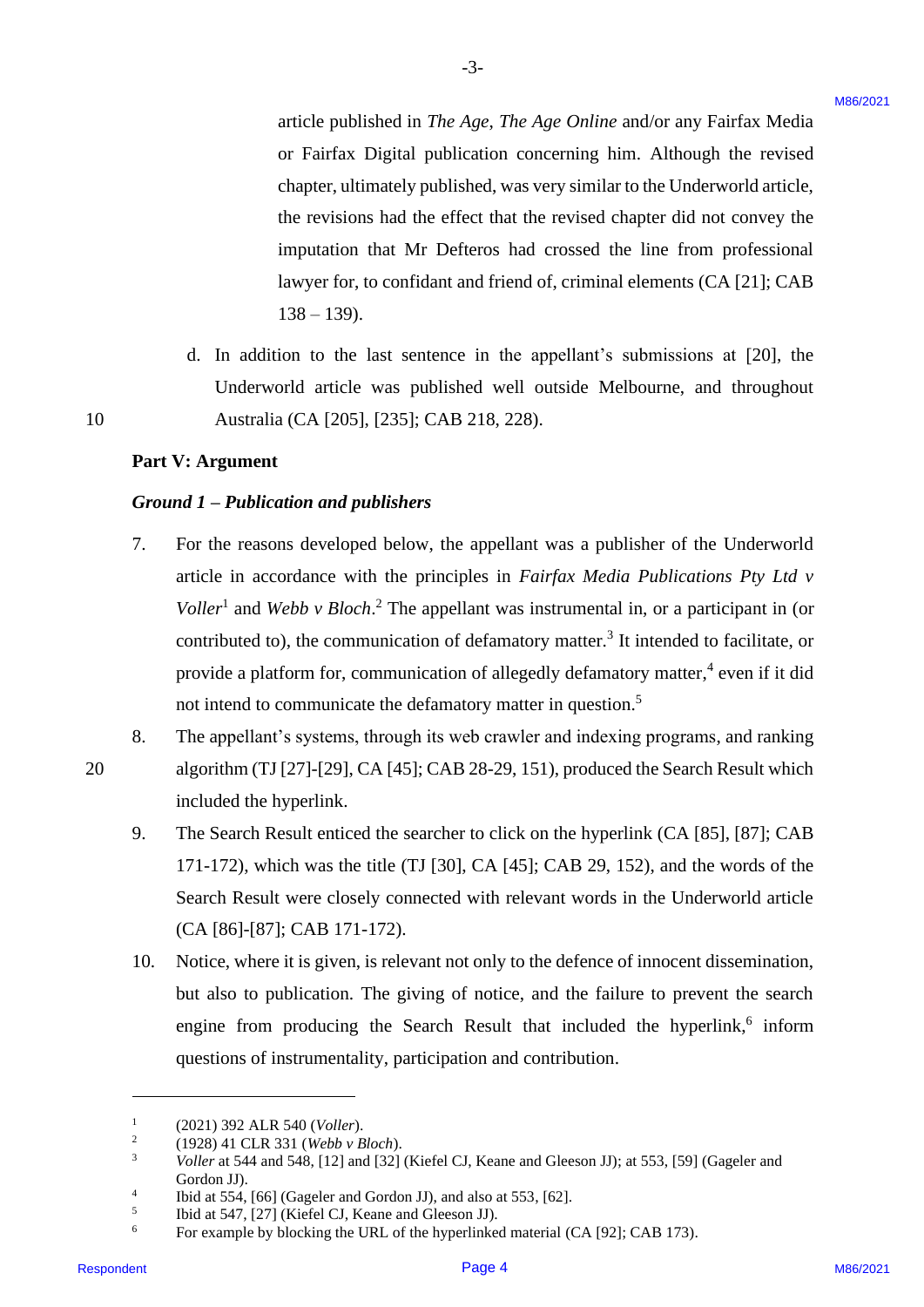11. The appellant was put on notice of the defamatory material, notwithstanding the The appellant was put on notice of the defamatory material, notwithstanding the inaccuracies in the notice: it was given the full URL of the Underworld article (CA inaccuracies in the notice: it was given the full URL of the Underworld article (CA [22]; CAB 139). It failed within a reasonable time to prevent its search engine from [22]; CAB 139). It failed within <sup>a</sup> reasonable time to prevent its search engine from producing the Search Result in response to a search request of the name "george producing the Search Result in response to <sup>a</sup> search request of the name "george defteros" (CA [92]; CAB 173). defteros" (CA [92]; CAB 173). 11.

-4- -4-

- 12. The appellant's conduct was voluntary<sup>7</sup> and active.<sup>8</sup> The Google search engine is not a passive tool,<sup>9</sup> such as the facility provided by a telephone company.<sup>10</sup> The search engine is designed "*by humans who work for Google to operate in the way that it does,*  engine is designed "by humans who workfor Google to operate in the way that it does, *and in such a way that identified objectionable content can be removed, by human*  and in such a way that identified objectionable content can be removed, by human 10 *intervention, from the search results that Google displays to a user*" (TJ [40]; CAB 32). The Google search engine singles out search results for attention by ranking 32). The Google search engine singles out search results for attention by ranking 'according to relevance' (TJ [29], CA [45]; CAB 28, 151). 'according to relevance' (TJ [29], CA [45]; CAB 28, 151). 12.
	- 13. In this Court in *Voller*, it was observed that the common law publication rule has always been understood to have a very wide operation. <sup>11</sup> A publisher's liability does always been understood to have <sup>a</sup> very wide operation.'! A publisher's liability does not depend on their knowledge of the defamatory matter which is being communicated not depend on their knowledge of the defamatory matter which is being communicated or their intention to communicate it. $12$ 13.
- 14. As also observed in *Voller*, Isaacs J in *Webb v Bloch* may be understood to As also observed in Voller, Isaacs J in Webb v Bloch may be understood to acknowledge that publication may involve acts of participation other than, and which acknowledge that publication may involve acts of participation other than, and which may precede, the actual physical distribution of the defamatory material – and his may precede, the actual physical distribution of the defamatory material — and his 20 Honour is not to be understood to say that a person must intend to communicate the Honour is not to be understood to say that <sup>a</sup> person must intend to communicate the material complained of as defamatory in order to be a publisher.<sup>13</sup> The word "intentionally" as used by Isaacs J in *Webb v Bloch* is "*directed at an intention to*  "intentionally" as used by Isaacs <sup>J</sup> in Webb v Bloch is "directed at an intention to *facilitate, or provide a platform for, communication of allegedly defamatory matter.*  facilitate, or provide a platform for, communication of allegedly defamatory matter. *Enough for participation in a process that is in fact directed to making matter*  Enough for participation in a process that is in fact directed to making matter available for comprehension by a third party to be characterised as intentional is that *the participation in the process is active and voluntary. That is irrespective of the*  the participation in the process is active and voluntary. That is irrespective of the degree of active and voluntary participation in the process. And it is irrespective of *knowledge or intention on the part of the participant as to the defamatory content of*  knowledge or intention on the part of the participant as to the defamatory content of the matter published.".<sup>14</sup> 11. The appellant was par on notice of the definitiony rateical, notwithstanding the<br>
incurrence in the subset in two spires the fail URL of the Underweath arises (CA (18)<br>
223: CAB 139), k fulled with in a sponsor to a s 14.

20

<sup>7</sup> *Voller* at 548, [32] (Kiefel CJ, Keane and Gleeson JJ). Voller at 548, [32] (Kiefel CJ, Keane and Gleeson JJ). 7

<sup>8</sup> 8 Ibid at 554, [66] (Gageler and Gordon JJ). Ibid at 554, [66] (Gageler and Gordon JJ).

<sup>&</sup>lt;sup>9</sup> TJ [40], CA [48]; CAB 32, 154; cf appellant's submissions, [30]. 9

<sup>10</sup> Appellant's submissions, [30]. Appellant's submissions, [30]. 10

<sup>&</sup>lt;sup>11</sup> *Voller* at 548, [31] (Kiefel CJ, Keane and Gleeson JJ). 1

<sup>12</sup> Ibid at 547, [27] (Kiefel CJ, Keane and Gleeson JJ). Ibid at 547, [27] (Kiefel CJ, Keane and Gleeson JJ). 12

<sup>13</sup> Ibid at 548, [35] (Kiefel CJ, Keane and Gleeson JJ). Ibid at 548, [35] (Kiefel CJ, Keane and Gleeson JJ). 13

<sup>&</sup>lt;sup>14</sup> Ibid at 554, [66] (Gageler and Gordon JJ), and see also at 553, [62]. 14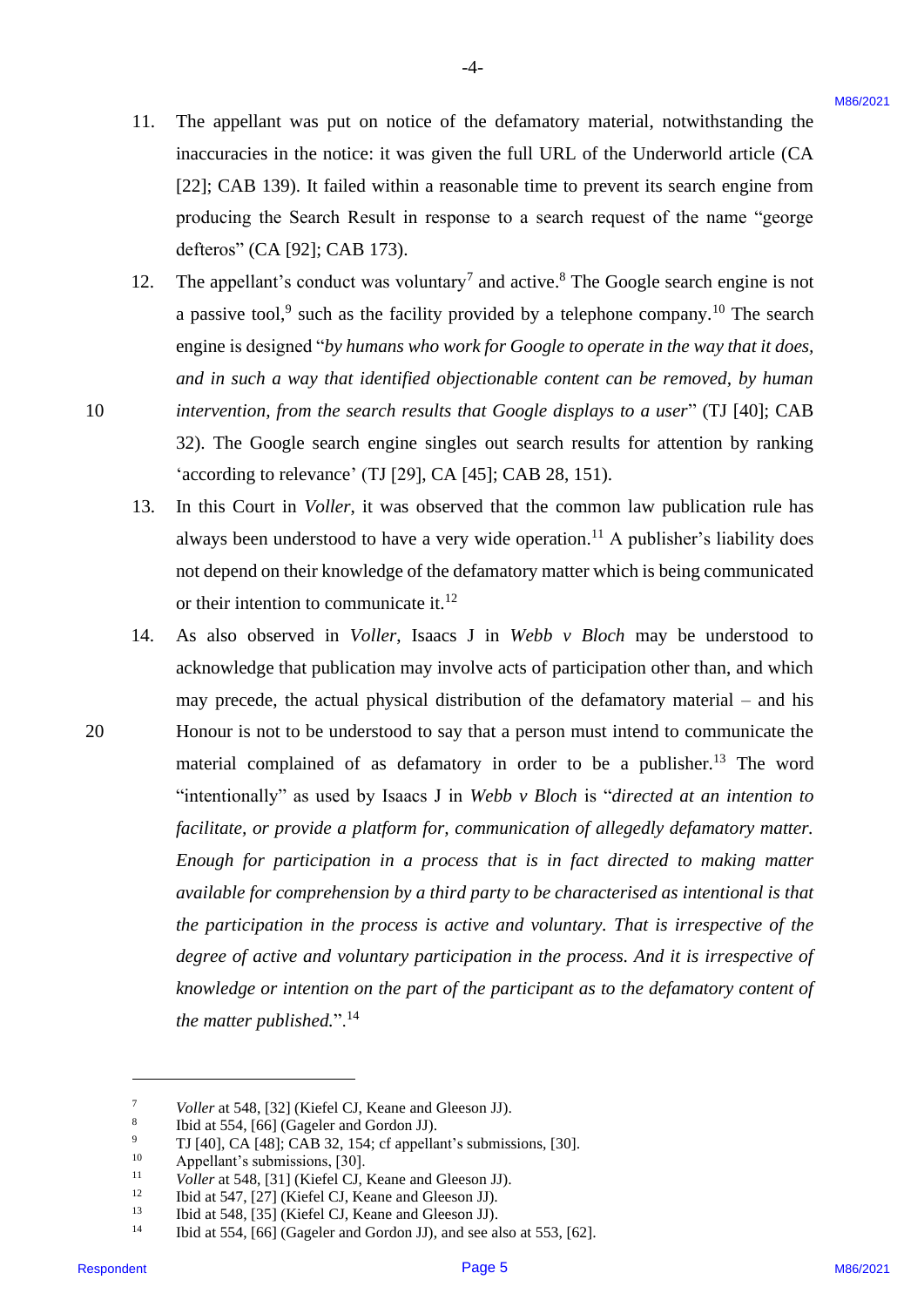15. Whatever "devastating" result there might be of a finding that a mere hyperlink is Whatever "devastating" result there might be of <sup>a</sup> finding that <sup>a</sup> mere hyperlink is publication,<sup>15</sup> that is not this case. This is not a case of a mere hyperlink<sup>16</sup> appearing on a webpage. The Courts below did not conclude that the provision of such a on <sup>a</sup> webpage. The Courts below did not conclude that the provision of such <sup>a</sup> hyperlink was participation in the communication of defamatory matter for the hyperlink was participation in the communication of defamatory matter for the purposes of the strict common law rule of publication.<sup>17</sup> The Courts below found as set out in the appellant's submissions at [25]. set out in the appellant's submissions at [25]. 15.

-5- -5-

- 16. There is a distinction between "publication" in the broad sense of meaning actionable, There is a distinction between "publication" in the broad sense of meaning actionable, and publication in the narrower sense of whether by its acts, the defendant was and publication in the narrower sense of whether by its acts, the defendant was instrumental in, or a participant in, the communication of defamatory matter. It is the instrumental in, or <sup>a</sup> participant in, the communication of defamatory matter. It is the 10 broad sense in which the term publication was used in *Dow Jones & Company Inc v*  broad sense in which the term publication was used in Dow Jones & Company Inc v Gutnick.<sup>18</sup> It is the narrower sense which is relevant to this appeal. 16.
	- 17. Accordingly, on the question of publication, it is wrong in principle to examine in Accordingly, on the question of publication, it is wrong in principle to examine in isolation whether the act or acts of the defendant, *of themselves*, communicate isolation whether the act or acts of the defendant, of themselves, communicate defamatory matter<sup>19</sup> or "result in the tortious communication,"<sup>20</sup> or whether the communication of defamatory matter requires, in addition, a direct act of some other person.<sup>21</sup> That is a conflation of the questions of publication and meaning.<sup>22</sup> 17.
- 18. A defendant can be instrumental in, or a participant in, the communication of A defendant can be instrumental in, or a participant in, the communication of defamatory matter notwithstanding that their acts of themselves convey no defamatory defamatory matter notwithstanding that their acts of themselves convey no defamatorymeaning, and notwithstanding that the communication of the defamatory matter meaning, and notwithstanding that the communication of the defamatory matter 20 requires an additional act by some other person. In *Webb v Bloch*, the defendant Bloch requires an additional act by some other person. In Webb v Bloch, the defendant Bloch instructed the solicitor, Norman, who was not a defendant, to "*Issue circulars best way*  instructed the solicitor, Norman, who was not a defendant, to "/ssue circulars best way you think advisable forward us some copies."<sup>23</sup> At the meeting of the Victorian Committee held 6 days later, "*Bloch reported what he had done with regard to the*  Committee held 6 days later, "Bloch reported what he had done with regard to the *circular, and it was resolved that his action in instructing Norman to issue circulars*  circular, and it was resolved that his action in instructing Norman to issue circulars be confirmed. At this time none of the defendants except Bloch had seen the circular or knew what it contained, but the defendant Crocker was supplied with a copy on the *following day, and the defendant Pratt saw a copy on 23rd or 24th February 1926. It*  following day, and the defendant Pratt saw a copy on 23rd or 24th February 1926. It 15. Whenever "deventsing" result that case the sight be of a that<br>happen that a note by pellude in the model of the notation of defined<br>when the sight in the sight of the sight in the conclude that the provision of defini 18.

10

<sup>15</sup> Appellant's submissions, [26]. Appellant's submissions, [26].

<sup>&</sup>lt;sup>16</sup> In the sense of a hyperlink which does not itself repeat the defamatory content to which it refers (appellant's submissions, [28]). (appellant's submissions, [28]).

<sup>17</sup> Cf. Appellant's submissions, [26]. Cf. Appellant's submissions, [26].

 $^{18}$  (2002) 210 CLR 575 at 600, [26] (Gleeson CJ, McHugh, Gummow and Hayne JJ). And see *Voller* at 546, [23] (Kiefel CJ, Keane and Gleeson JJ). 546, [23] (Kiefel CJ, Keane and Gleeson JJ).

<sup>19</sup> Cf. Appellant's submissions, [30]. Cf. Appellant's submissions, [30].

<sup>20</sup> Ibid, [31]. Ibid, [31].

 $21$  Ibid, [28], [31].

<sup>22</sup> TJ [50], [53], CA [83]; CAB 34-35, 171. TJ [50], [53], CA [83]; CAB 34-35, 171.

<sup>23</sup> *Webb v Bloch* at 355 (Knox CJ). Webb v Bloch at 355 (Knox CJ).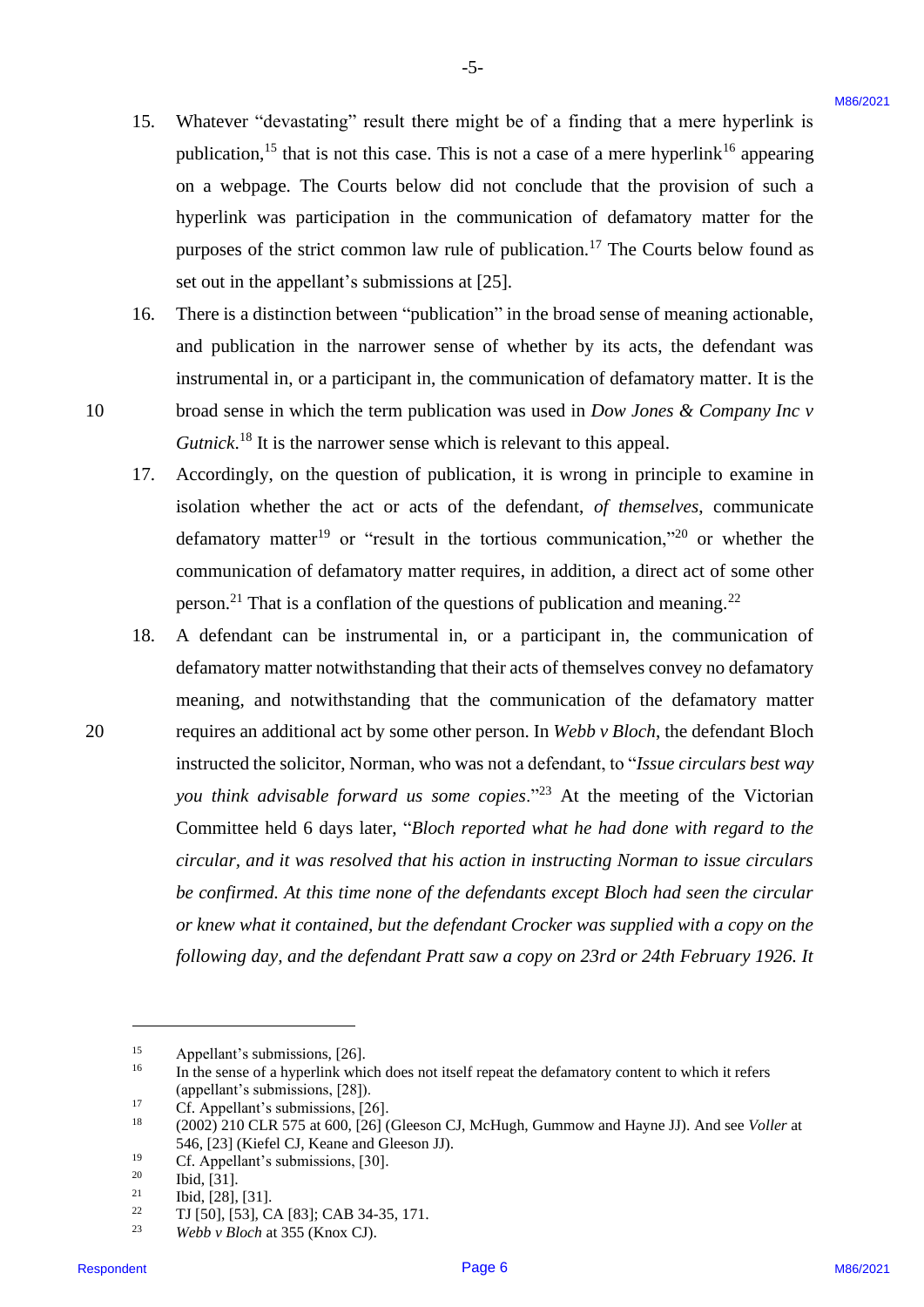19. In *Hird v Wood*,<sup>25</sup> the action of the defendant in continually pointing at the placard<sup>26</sup> of itself conveyed no defamatory meaning. 19.

-6- -6-

- 20. In each of those cases, the defendants were instrumental in, or participants in, the In each of those cases, the defendants were instrumental in, or participants in, the communication of defamatory matter. communication of defamatory matter. 20.
- 21. The Search Result in this case was not simply an index of a webpage that exists The Search Result in this case was not simply an index of a webpage that exists somewhere on the Web with a hyperlink that enabled the user to navigate to it.<sup>27</sup> The appellant's conduct was more than that. appellant's conduct was more than that. 21.
- 22. The appellant's submission that it is not a publisher of hyperlinked matter, regardless The appellant's submission that it is not a publisher of hyperlinked matter, regardless 10 of the text of the search result, $^{28}$  should be rejected. That approach excludes from the questions of instrumentality or participation consideration of any other acts of the questions of instrumentality or participation consideration of any other acts of the defendant which bear on those questions, such as the intentional provision of a search defendant which bear on those questions, such as the intentional provision of <sup>a</sup> search engine which facilitates the communication of allegedly defamatory matter, and the engine which facilitates the communication of allegedly defamatory matter, and the return of a search engine result which entices the searcher to click on the hyperlink and incorporates into the search result words closely connected with the hyperlinked and incorporates into the search result words closely connected with the hyperlinked material. material. 22.
- 23. The decisions of the Courts below were not contrary to the decision of the Full Court in *Duffy.* The Court of Appeal applied the approach taken in *Duffy* of incorporation in Duffy. The Court of Appeal applied the approach taken in Duffy of incorporation (Kourakis CJ) and enticement (Hinton J) (CA [84] – [86]; CAB 171 - 172), even (Kourakis CJ) and enticement (Hinton J) (CA [84] — [86]; CAB 171 - 172), even 20 though the Search Result did not repeat the defamatory content. The trial judge held though the Search Result did not repeat the defamatory content. The trial judge held as set out in paragraphs [54]-[55] (CAB 35-36). As observed by the Court of Appeal, as set out in paragraphs [54]-[55] (CAB 35-36). As observed by the Court of Appeal, although it was an important part of Kourakis CJ's reasoning in *Duffy* that the search although it was an important part of Kourakis CJ's reasoning in Duffy that the search results were defamatory, the case did not purport to lay down any rule in that respect (CA [78] – [82]; CAB 169 – 171). Instead, the Court of Appeal ultimately observed (CA [78] —[82]; CAB 169 — 171). Instead, the Court of Appeal ultimately observed that both concepts of incorporation and enticement discussed in *Duffy* are the that both concepts of incorporation and enticement discussed in Duffy are the manifestation of the more broadly expressed principle expressed in *Webb v Bloch* that manifestation of the more broadly expressed principle expressed in Webb v Bloch that "*fastens on steps that lend assistance to the publication*" (CA [87]; CAB 172)*.*  "fastens on steps that lend assistance to the publication" (CA [87]; CAB 172). does not appear from the criterace that the defendant Marphy ever star the criteriolar (March Wood<sup>23</sup> Page 101). In the definition of the definition of the definition of the definition of the definition of the definition 23.
- 24. *Crookes v Newton*<sup>29</sup> is distinguishable. That was a case of a mere hyperlink appearing on a website, in the sense of a hyperlink which does not repeat the defamatory content 30 to which it refers, *and nothing more* which goes to questions of instrumentality or to which it refers, and nothing more which goes to questions of instrumentality or 24.

10

<sup>30</sup>

<sup>24</sup> Ibid. Ibid.  $24$ 

<sup>&</sup>lt;sup>25</sup> (1894) 38 SolJ 234 (*Hird v Wood*); and see *Google Inc v Duffy* (2017) SASR 304 (*Duffy*) at 467, [599] (Hinton J). (Hinton J). 25

<sup>26</sup> *Hird v Wood* at 234. Hird v Woodat 234. 26

<sup>27</sup> Cf. Appellant's submissions, [29]. Cf. Appellant's submissions, [29]. 27

<sup>28</sup> Appellant's submissions, [30]. Appellant's submissions, [30]. 28

<sup>29</sup> [2011] 3 SCR 269 (*Crookes v Newton*). [2011] <sup>3</sup> SCR 269 (Crookes v Newton). 29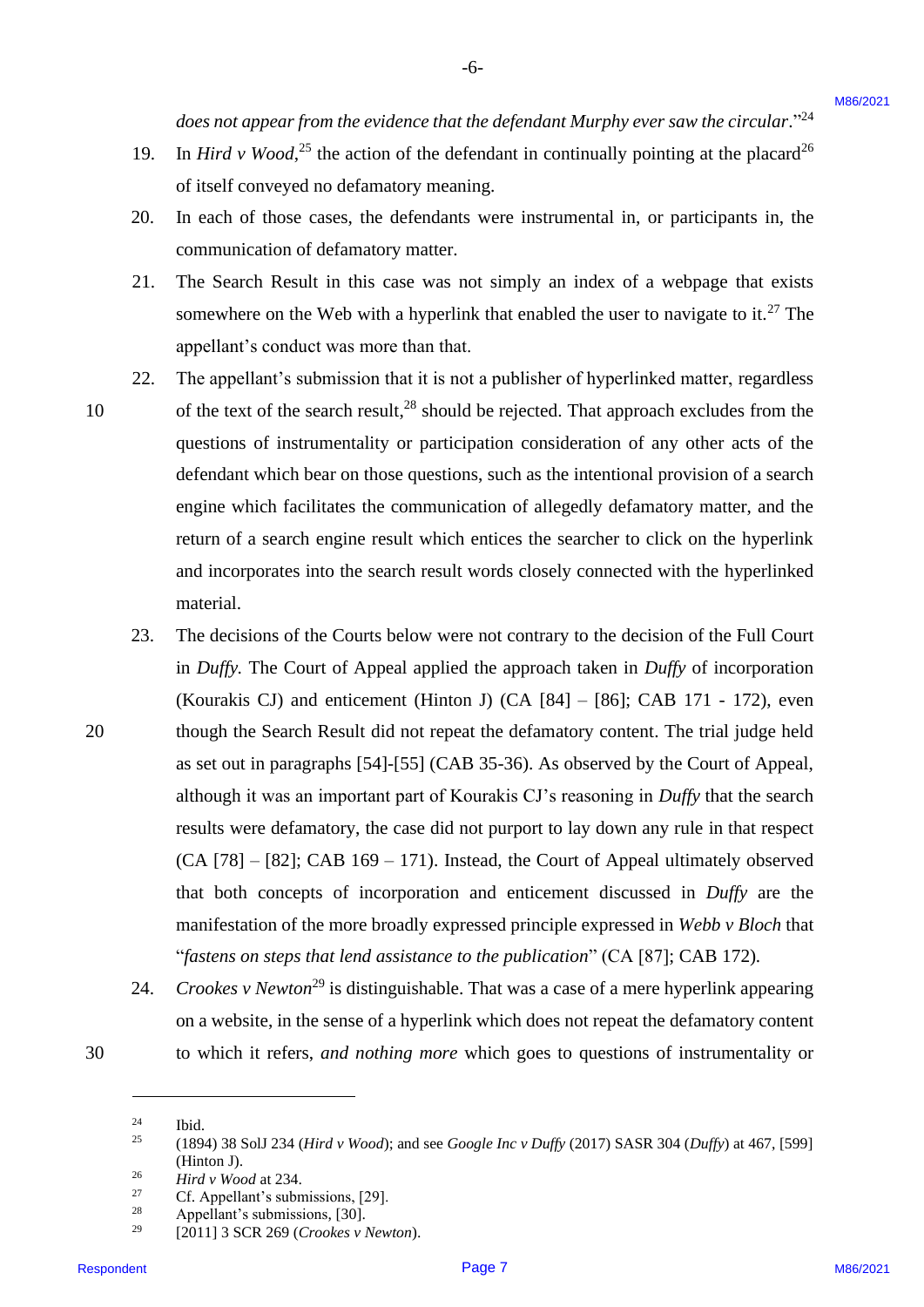participation. The conduct of the appellant in this case, as with the appellants in Voller,<sup>30</sup> was of a wholly different character.

25. As for the alternative submission of the appellant at [26] and [32], there are several reasons why there is no requirement to modify the common law rule in the manner contended for. contended for. 25.

-7- -7-

- 26. The strict common law rule of publication has not required modification with the The strict common law rule of publication has not required modification with the advent of the telegraph, telephone,<sup>31</sup> radio or television<sup>32</sup> - nor has the advent of the internet warranted a relaxation of the strictness of the rule.<sup>33</sup> And there should be no special rule for the providers of hyperlinks.<sup>34</sup> Hyperlinks on the internet can occur in 10 a multitude of circumstances. a multitude of circumstances. 26.
	- 27. Clear guidance as to the relevant principles is provided by *Voller* and *Webb v Bloch*. Clear guidance as to the relevant principles is provided by Voller and Webb v Bloch. Each case depends on the application of those principles to the facts of the particular Each case depends on the application of those principles to the facts of the particular case. case. 27.
- 28. There are uncertainties in the approach contended for by the appellant. To "*hold that a defendant is only liable as the publisher of defamatory content to which it provides*  a defendant is only liable as the publisher of defamatory content to which it provides a hyperlink if it uses the hyperlink in a manner that actually repeats the defamatory *imputation to which it links*<sup>35</sup> and footnote 18 to the appellant's submissions raise unresolved issues. Assuming those passages mean, in the context of this case, that unresolved issues. Assuming those passages mean, in the context of this case, that somewhere in the search result (including the hyperlink) there must be a repetition of somewhere in the search result (including the hyperlink) there must be <sup>a</sup> repetition of 20 the defamatory content of the hyperlinked material, the statement in parentheses in the defamatory content of the hyperlinked material, the statement in parentheses in footnote 18 that *"(for instance, a suggestion that there is something defamatory to be*  footnote <sup>18</sup> that "(for instance, a suggestion that there is something defamatory to be read about the plaintiff by clicking on the link)" is, to the contrary, not a repetition of defamatory content, but rather an example of enticement. defamatory content, but rather an example of enticement. participation. The conduct of the appellant in this case, as with the uppellants in<br>  $V_{\text{0}}/R_{\text{0}}$ <sup>2</sup> was ch a which situation clunciest.<br>
25. As for the alternative submission of the appellant at [26] and [22], there 28.

#### *Proposed Ground 2 – Notification/Innocent dissemination*  Proposed Ground 2 — Notification/Innocent dissemination

- 29. The respondent addresses proposed ground 2, in the event that leave is granted to The respondent addresses proposed ground 2, in the event that leave is granted to amend the Notice of Appeal. amend the Notice of Appeal. 29.
- 30. As this Court observed in *Voller*, the defence of innocent dissemination was developed As this Court observed in Voller, the defence of innocent dissemination was developed by the courts to mitigate the harshness of the law relating to publication,<sup>36</sup> although the defence "*cannot be said to be rooted in principle*".<sup>37</sup> 30.

20

<sup>30</sup> *Voller* at 562, [95] (Gageler and Gordon JJ). Voller at 562, [95] (Gageler and Gordon JJ). 30

<sup>31</sup> Ibid at 555-556, [71] (Gageler and Gordon JJ). Ibid at 555-556, [71] (Gageler and Gordon JJ). 31

 $32$  Ibid at 556, [72] (Gageler and Gordon JJ). 32

<sup>33</sup> Ibid at 560, [86] (Gageler and Gordon JJ). Ibid at 560, [86] (Gageler and Gordon JJ). 33

<sup>34</sup> Cf. Appellant's submissions, [32]. Cf. Appellant's submissions, [32]. 34

<sup>35</sup> Appellant's submissions, [26]. Appellant's submissions, [26]. 35

<sup>&</sup>lt;sup>36</sup> *Voller* at 548, [36] (Kiefel CJ, Keane and Gleeson JJ). 36

<sup>37</sup> Ibid at 549, [39] (Kiefel CJ, Keane and Gleeson JJ). Ibid at 549, [39] (Kiefel CJ, Keane and Gleeson JJ). 37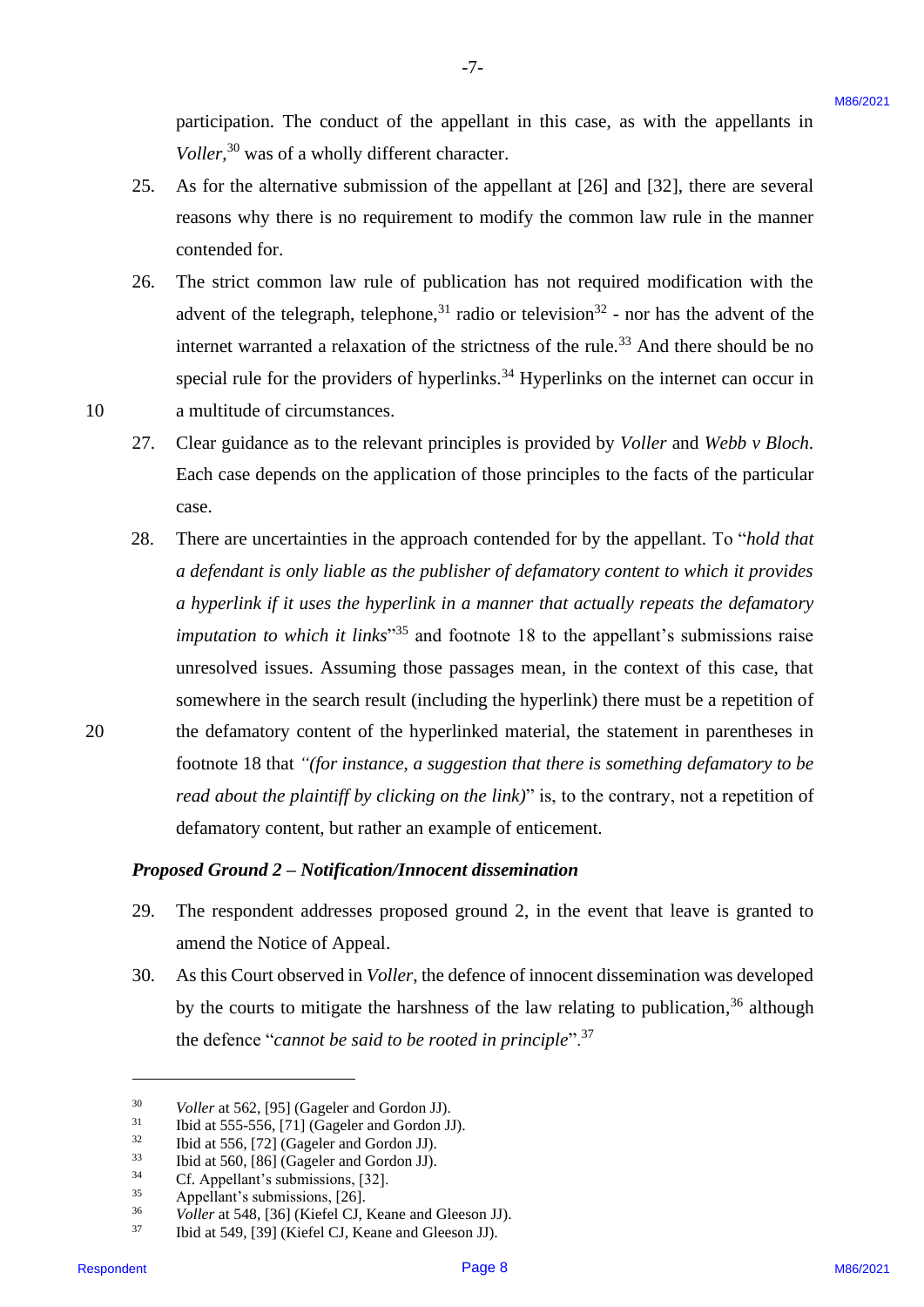31. The Court of Appeal correctly observed from the decisions in *Emmens v Pottle*<sup>38</sup> and Vizetelly v Mudie's Select Library Limited,<sup>39</sup> that "the focus is on the subjective knowledge of the subordinate publisher, and the question whether the subordinate publisher knew, or ought reasonably to have known, that the matter published by it *was defamatory*" (CA [144]; CAB 195). was defamatory" (CA [144]; CAB 195). 31.

-8- -8-

- 32. Therefore, on the basis of the established principles, notice of published defamatory Therefore, on the basis of the established principles, notice of published defamatory matter is sufficient for a subordinate publisher to be liable as a publisher. matter is sufficient for a subordinate publisher to be liable as a publisher. 32.
- 33. It is unsound in principle to expand the defence in accordance with the dictum of Lord Denning MR in *Goldsmith v Sperrings*,<sup>40</sup> or the modified version of that dictum 10 contended for by the appellant at [39]. contended for by the appellant at [39]. 33.
- 34. The dictum of Lord Denning MR has not been applied in England or Australia. His The dictum of Lord Denning MR has not been applied in England or Australia. His Lordship dissented in the result and his remarks were obiter. In *Metropolitan*  Lordship dissented in the result and his remarks were obiter. In Metropolitan International Schools Ltd v Designtechnica Corpn,<sup>41</sup> Eady J noted that the other judges in *Goldsmith v Sperrings*, Scarman and Bridge LJJ, "*expressed their disagreement*  in Goldsmith v Sperrings, Scarman and Bridge LJJ, "expressed their disagreement with Lord Denning MR in unusually strong terms".<sup>42</sup> That is correct only with respect to Bridge LJ.<sup>43</sup> As Eady J stated, "*How could someone hoping to avail himself of the* defence know that a defence of justification was bound to fail, save in the simplest of *cases? How is he/she to approach the (often controversial and uncertain) question of*  cases?How is he/she to approach the (often controversial and uncertain) question of *meaning? How much legal knowledge is to be attributed to him/her in arriving at these*  meaning? How much legal knowledge is to be attributed to him/her in arriving at these *conclusions?*" <sup>44</sup> 20 conclusions?" 31. The Court of Appeal convectly observed from the decisions in Envaries  $v$  Perite" and<br>
Victorial  $v_1$  Marke's Solent Library Listonics" to the first pixes, is on the subjective<br>
from the space of the subsection publi 34.
	- 35. In *Duffy*, Kourakis CJ explained why the approach in *Goldsmith v Sperrings* should In Duffy, Kourakis CJ explained why the approach in Goldsmith v Sperrings should not be accepted, observing that that approach "*would impose an impossible burden on*  not be accepted, observing that that approach "would impose an impossible burden on the plaintiff and swing the pendulum radically in favour of freedom of expression and *against the interest of the individual in protecting his or her reputation*".<sup>45</sup> against the interest of the individual in protecting his or her reputation". 35.
	- 36. As for the modified version, setting out the "imputations of concern" and providing an As for the modified version, setting out the "imputations of concern" and providing an explanation as to why the imputations of concern "cannot be justified or excused"<sup>46</sup> require a certain degree of legal knowledge on the part of the claimant, and are mere allegations on their part. allegations on their part. 36.
	- 37. In terms of knowledge as to whether the defamatory matter can be justified or In terms of knowledge as to whether the defamatory matter can be justified or 37.

<sup>38</sup> (1885) 16 QBD 354. (1885) 16 QBD 354. 38

 $39$  (1900) 2 QB 170. 39

<sup>40</sup> [1977] 1 WLR 478 (*Goldsmith v Sperrings*) at 487F. [1977] 1 WLR 478 (Goldsmith <sup>v</sup> Sperrings) at 487F.40

<sup>41</sup> [2011] 1 WLR 1743 (*Metropolitan Schools*). [2011] 1 WLR 1743 (Metropolitan Schools). 4l

Ibid at 1761 [69]. 42

<sup>&</sup>lt;sup>42</sup> Ibid at 1761 [69].<br><sup>43</sup> *Goldsmith v Sperrings* at 508. 4B

<sup>44</sup> *Metropolitan Schools* at 1761-2, [69]. Metropolitan Schools at 1761-2, [69]. 44

<sup>45</sup> *Duffy* at 335, [98]. Duffy at 335, [98]. 45

<sup>46</sup> Appellant's submissions, [39] Appellant's submissions, [39] 46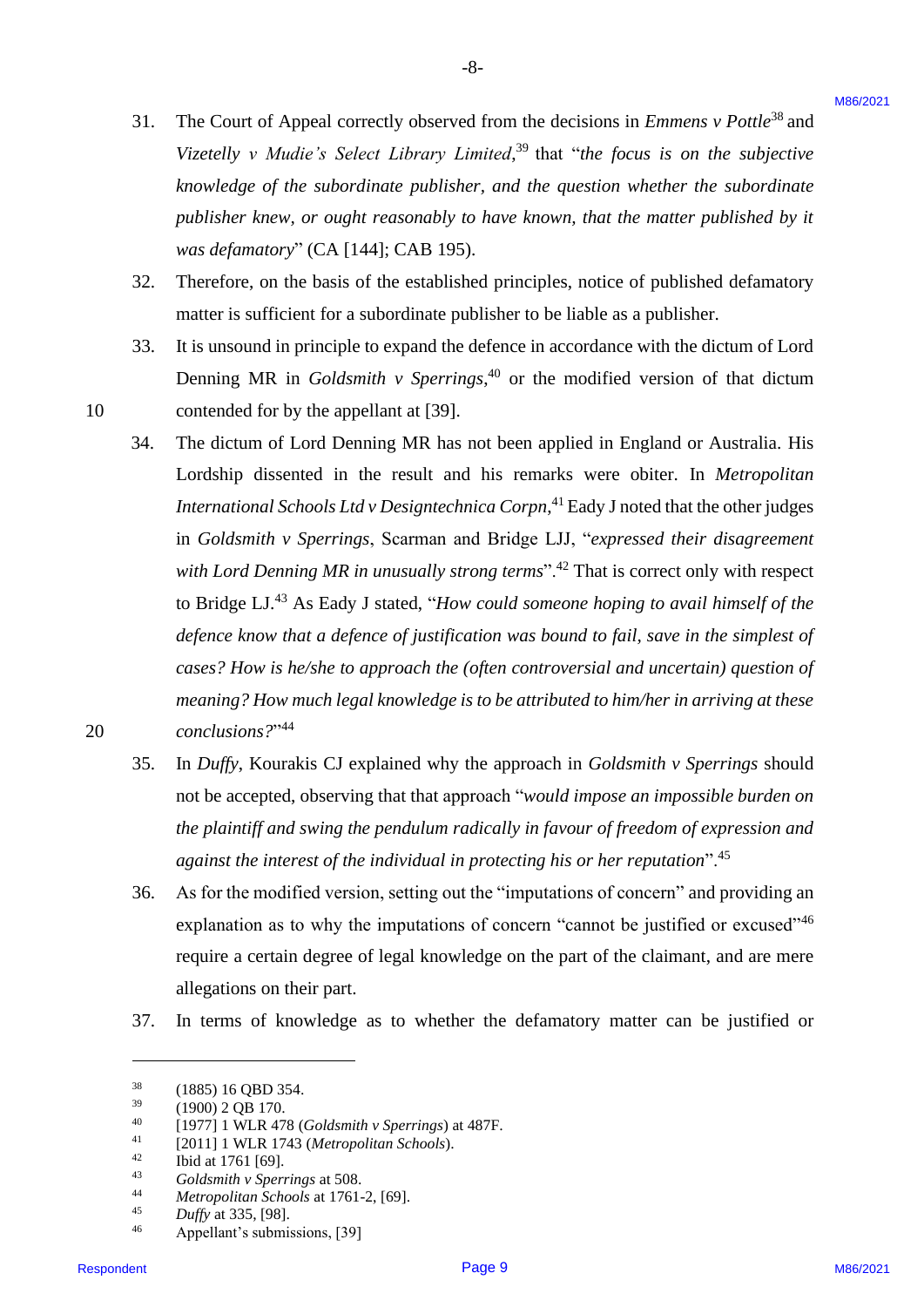otherwise excused, there is no reason why a search engine operator should not be otherwise excused, there is no reason why <sup>a</sup> search engine operator should not be treated the same as the proprietor of a newspaper – or any subordinate publisher. treated the same as the proprietor of <sup>a</sup> newspaper — or any subordinate publisher. Similar to the position of a newspaper as observed by Scrutton LJ in *E Hulton & Co v*  Similar to the position of <sup>a</sup> newspaper as observed by Scrutton LJ in E Hulton & Cov *Jones*,<sup>47</sup> if Google elects to continue to publish after notification without inquiry as to the truth, in order to make its search engine more attractive (in circumstances that it has a commercial interest in providing a quality service with responsive search results), has acommercial interest in providing <sup>a</sup> quality service with responsive search results), then it must take the consequences. then it must take the consequences. otherwise excused, there is no teacher on why a search engine operator about hot by the<br>state in each as the propositor of a mewspaper – of any substatute publisher<br>state in the propositor of a mewspaper – of a meta-stat

-9- -9-

- 38. Some subordinate publishers will not be in a position to assess whether content is true Some subordinate publishers will not be in <sup>a</sup> position to assess whether content is true or otherwise defensible, but that has not caused the common law to be modified as 10 contended by the appellant at [39]. It is not an inevitable consequence of the decision contended by the appellant at [39]. It is not an inevitable consequence of the decision below that Google will be required to act as a censor,<sup>48</sup> any more than it is for any other subordinator distributor. If the appellant determines to exclude any webpage about which complaint is made, that will be a commercial decision made by it. about which complaint is made, that will bea commercial decision made by it. 38.
	- 39. Where a plaintiff chooses to sue a subordinate distributor rather than the primary Where <sup>a</sup> plaintiff chooses to sue a subordinate distributor rather than the primary publisher, the balance between freedom of communication and protection of reputation publisher, the balance between freedom of communication and protection of reputation is not upset.<sup>49</sup> A subordinate distributor may be in no different position from any other re-publisher of defamatory material first published by someone else, in terms of knowledge as to whether the publication can be justified or otherwise excused. knowledge as to whether the publication can bejustified or otherwise excused. 39.
	- 40. Ultimately, the current approach provides an appropriate balance between protection Ultimately, the current approach provides an appropriate balance between protection 40.
- 20 of reputation and freedom of expression or communication, and does not require of reputation and freedom of expression or communication, and does not require modification. modification.
	- 41. The appellant makes no separate submissions in support of the statutory defence of The appellant makes no separate submissions in support of the statutory defence of innocent dissemination in s 32 of the Act. The Court of Appeal stated at [140] (CAB innocent dissemination in <sup>s</sup> 32 of the Act. The Court of Appeal stated at [140] (CAB 192-3) that: 192-3) that: 41.

"*The defence of innocent dissemination has, in substance, been replicated, and*  "The defence of innocent dissemination has, in substance, been replicated, and to an extent elaborated, in s 32 of the Act. In the present case, the competing *arguments on the issue of innocent dissemination proceeded on the assumption*  arguments on the issue of innocent dissemination proceeded on the assumption *that, for the purposes of the issues that are in question, there was no relevant*  that, for the purposes of the issues that are in question, there was no relevant *difference between the common law defence and the statutory defence*." difference between the common law defence and the statutory defence."

- 30 42. Section 32 of the Act provides no support for the appellant's modified version of the Section 32 of the Act provides no support for the appellant's modified version of the dictum of Lord Denning MR, as advanced in this Court. dictum of Lord Denning MR, as advanced in this Court. 30 42.
	- 43. Section 32(1) provides that: Section 32(1) provides that: 43.

 $^{47}$  [1929] 2 KB 331 at 341-342. 47

<sup>48</sup> Cf Appellant's submissions, [38]. Cf Appellant's submissions, [38]. 48

<sup>49</sup> Ibid. Ibid. 49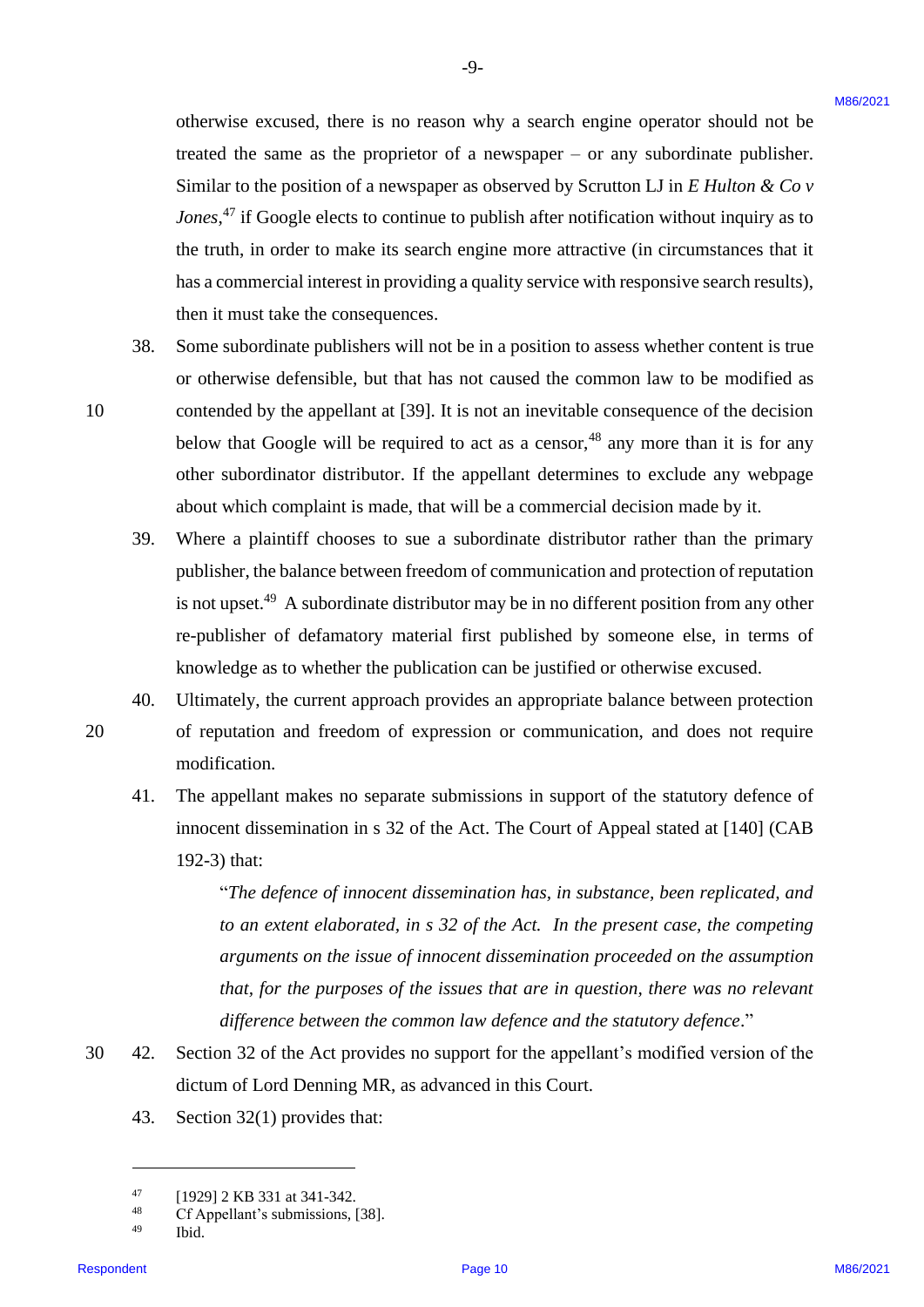$(1)$  It is a defence to the publication of defamatory matter if the *defendant proves that—* defendant proves that—

-10- -10-

- *(a) the defendant published the matter merely in the capacity, or*  (a) the defendantpublished the matter merely in the capacity, or *as an employee or agent, of a subordinate distributor; and* as an employee or agent, of a subordinate distributor; and
- (b) the defendant neither knew, nor ought reasonably to have *known, that the matter was defamatory; and* known, that the matter was defamatory; and
- *(c) the defendant's lack of knowledge was not due to any*  (c) the defendant's lack ofknowledge was not due to any *negligence on the part of the defendant.* negligence on the part of the defendant.
- 44. The trial judge was correct to conclude that the "*statutory context suggests that matter*  The trial judge was correct to conclude that the "statutory context suggests that matter 10 *that is 'defamatory' of a person, for the purposes of the Defamation Act, is simply*  that is 'defamatory' of a person, for the purposes of the Defamation Act, is simply matter that is likely to lead an ordinary person to think less of the person concerned,"<sup>50</sup> and that in relation to both the common law and statutory defences of innocent and that in relation to both the common law and statutory defences of innocent dissemination, "*it was sufficient that the defendant knew that it was publishing the*  dissemination, "it was sufficient that the defendant knew that it was publishing the matter that is later found to be defamatory."<sup>51</sup> (1) It is a defence to the publication of definitesory instear the experiment of the defined to the expansion, or  $\langle a \rangle$  and defined the expansion of the expansion of  $\langle a \rangle$  and definites the expansion of  $\langle a \rangle$  and  $\$ 44,

#### *Ground 3 – common law defence of qualified privilege* Ground <sup>3</sup> — common law defence ofqualified privilege

- 45. The common law defence of qualified privilege applies where the publisher of a The common law defence of qualified privilege applies where the publisher of a defamatory statement has a duty or interest to make the statement and the recipient of defamatory statement has <sup>a</sup> duty or interest to make the statement and the recipient of the statement has a corresponding duty or interest to receive it.<sup>52</sup> Reciprocity of duty or interest is essential.<sup>53</sup> 45.
- 20 46. The appellant bore the onus of establishing the defence. Applying orthodox principles, The appellant bore the onus of establishing the defence. Applying orthodox principles, the trial judge was correct to conclude (and the Court of Appeal was correct in the trial judge was correct to conclude (and the Court of Appeal was correct in affirming) that the appellant failed to establish that: affirming) that the appellant failed to establish that: 20 46.
	- a. it provided its service to its users as a matter of legal, social or moral duty (TJ a. it provided its service to its users as a matter of legal, social or moral duty (TJ [187], CA [184]; CAB 66, 209); [187], CA [184]; CAB 66, 209);
	- b. the appellant had a community of or reciprocity of interest with the search b. the appellant had <sup>a</sup> community of or reciprocity of interest with the search users (TJ [187]; CAB 66); or users (TJ [187]; CAB 66); or
	- c. the automated interaction gave rise to a community of interest between the user and the appellant (TJ [188]; CAB 66). user and the appellant (TJ [188]; CAB 66).

<sup>50</sup> TJ [245]; CAB 82. TJ [245]; CAB 82. 50

<sup>51</sup> TJ [246]; CAB 82-83. TJ [246]; CAB 82-83. 51

<sup>52</sup> *Papaconstuntinos v Holmes a Court* (2012) 249 CLR 534 (*Papaconstuntinos*) at 541, [8] (French CJ, Papaconstuntinos <sup>v</sup> Holmes a Court (2012) 249 CLR 534(Papaconstuntinos) at 541, [8] (French CJ,Crennan, Kiefel and Bell JJ); *Adam v Ward* [1917] AC 309 (*Adam v Ward*) at 318 (Lord Finlay LC); Crennan, Kiefel and Bell JJ); Adam v Ward [1917] AC 309 (Adam v Ward) at 318 (Lord Finlay LC); at 320-321 (Earl Loreburn); at 334 (Lord Atkinson). at 320-321 (Earl Loreburn); at 334 (Lord Atkinson). 52

<sup>53</sup> *Bashford v Information Australia (Newsletters) Pty Ltd* (2004) 218 CLR 366 (*Bashford*) at 373, [9] Bashford v Information Australia (Newsletters) Pty Ltd (2004) 218 CLR 366(Bashford) at 373, [9] (Gleeson CJ, Hayne and Heydon JJ); *Adam v Ward* at 334. 53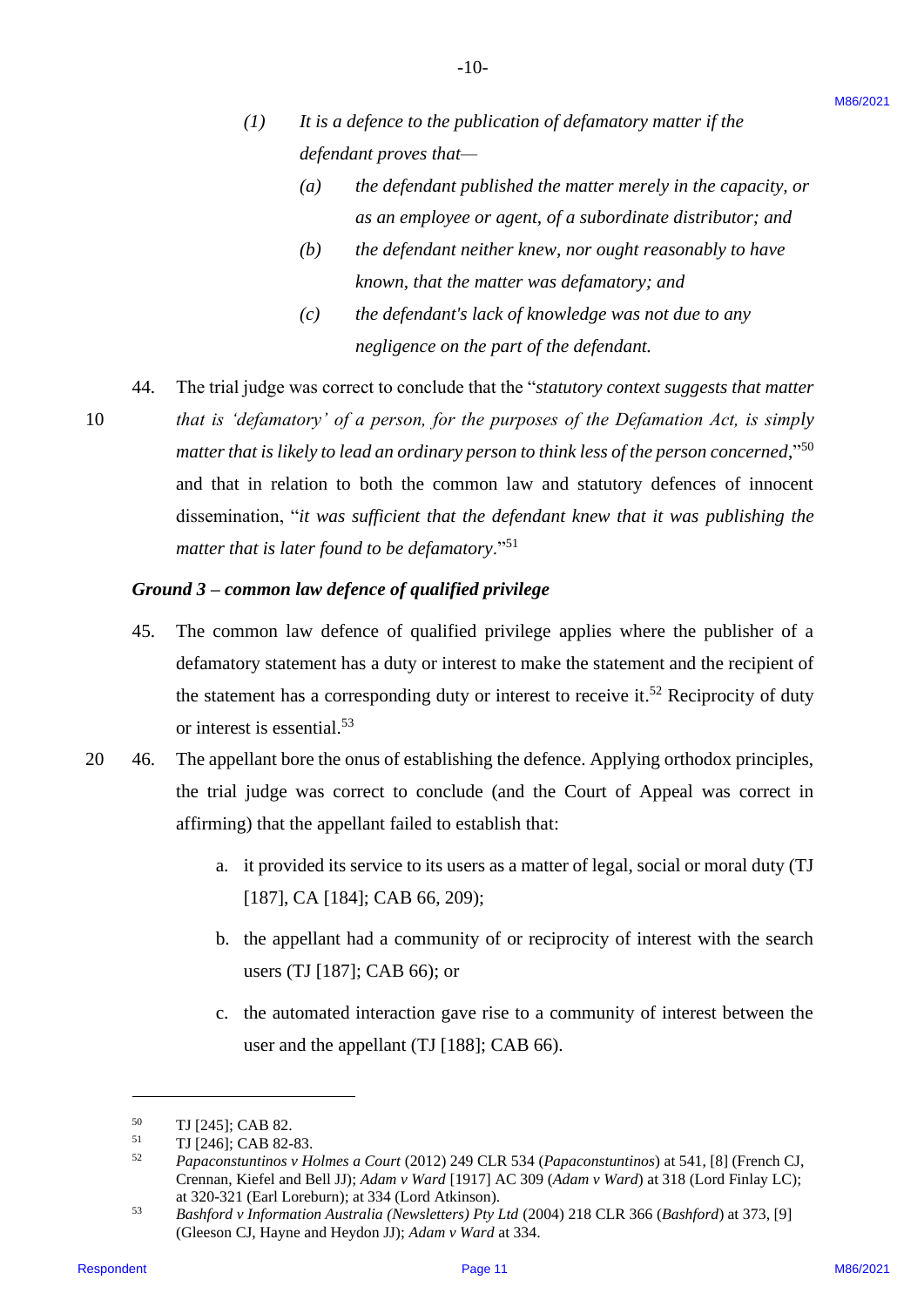$-11-$ 

- 48. Common cases of a social or moral duty have included: Common cases of <sup>a</sup> social or moral duty have included: 48.
	- a. the duty to answer a request by a potential employer for information a. the duty to answer <sup>a</sup> request by <sup>a</sup> potential employer for information concerning the character, capacity or honesty of an employee;<sup>55</sup> and
- b. the duty to answer a request for information by a person who intends to deal b. the duty to answer <sup>a</sup> request for information by a person who intends to deal 10 with a business person.<sup>56</sup>
	- 49. The interest must not be a matter of gossip or curiosity, but a matter of substance apart The interest must not be a matter of gossip or curiosity, but <sup>a</sup> matter of substance apart from its mere quality as news.<sup>57</sup> It must be a legitimate and proper interest.<sup>58</sup> It is a communication to the particular person that is protected.<sup>59</sup> 49.
- 50. The appellant published the defamatory material to anonymous, internet search engine The appellant published the defamatory material to anonymous, internet search engine users. The evidence on behalf of the appellant before the trial judge was that when a users. The evidence on behalf ofthe appellant before the trial judge was that when <sup>a</sup> user enters a search query, it is typically impossible to predict exactly what they are user enters a search query, it is typically impossible to predict exactly what they are looking for, and that, in general, the appellant strives to provide results that are related looking for, and that, in general, the appellant strives to provide results that are related to all possible intents that the user may have (TJ [185]; CAB 65). The trial judge found, to all possible intents that the user may have (TJ [185]; CAB 65). The trial judge found, as a fact, that the Underworld article was published to a small number of persons who as a fact, that the Underworld article was published to <sup>a</sup> small number of persons who 20 accessed it out of "idle interest or curiosity" (TJ [202], CA [182]; CAB 71, 208). accessed it out of "idle interest or curiosity" (TJ [202], CA [182]; CAB 71, 208). 47. In determining whether an occusion is privileged, the court examines all of the conventions of the case, enchange the numer of nedparators can be case, enchange the numer of nedparators can be spin and the case of a s 50.
	- 51. The mere making of a search inquiry does not establish that the inquirer has a legitimate interest in the subject matter of each and every answer which is given in legitimate interest in the subject matter of each and every answer which is given in response.<sup>60</sup> 51.
	- 52. This case involved publication to the world at large, in the sense of the return of the Search Result to any user who entered the search term. It is well-settled that those Search Result to any user who entered the search term. It is well-settled that those who publish material to the world at large, and particularly to people whose motivation who publish material to the world at large, and particularly to people whose motivation for receiving the material is mere curiosity or idle interest, are not recognised as for receiving the material is mere curiosity or idle interest, are not recognised as persons who have a legitimate duty or interest in comprehending the material for the persons who have <sup>a</sup> legitimate duty or interest in comprehending the material for the 52.

10

<sup>54</sup> *Bashford* at 386, [54] (McHugh J). Bashford at 386, [54] (McHugh J). 54

<sup>55</sup> Ibid at 391, [69] (McHugh J); see also *Aktas v Westpac Banking Corporation Ltd* (2010) 241 CLR 79 Ibid at 391, [69] (McHugh J); see also Aktas v Westpac Banking Corporation Ltd (2010) 241 CLR 79 (*Akta*s) at 110, [98] (Kiefel J). (Aktas) at 110, [98] (Kiefel J). 55

<sup>56</sup> *Bashford* 391-392, [70] (McHugh J). Bashford 391-392, [70] (McHugh J). 56

<sup>57</sup> *Howe & McColough v Lees* (1910) 11 CLR 361 (*Howe v Lees*) at 398 (Higgins J). Howe & McColough v Lees (1910) <sup>11</sup> CLR 361 (Howe v Lees) at 398 (Higgins J). 57

<sup>&</sup>lt;sup>58</sup> Stephens v West Australian Newspapers (1994) 182 CLR 211 at 244 (Brennan J). 58

<sup>59</sup> *Aktas* at 110 [97] (Kiefel J); *Howe v Lees* at 368-369 (Griffith CJ). Aktas at 110 [97] (Kiefel J); Howe v Lees at 368-369 (Griffith CJ). 59

<sup>60</sup> *Duffy* at 386, [282] (Kourakis CJ). Duffy at 386, [282] (Kourakis CJ). 60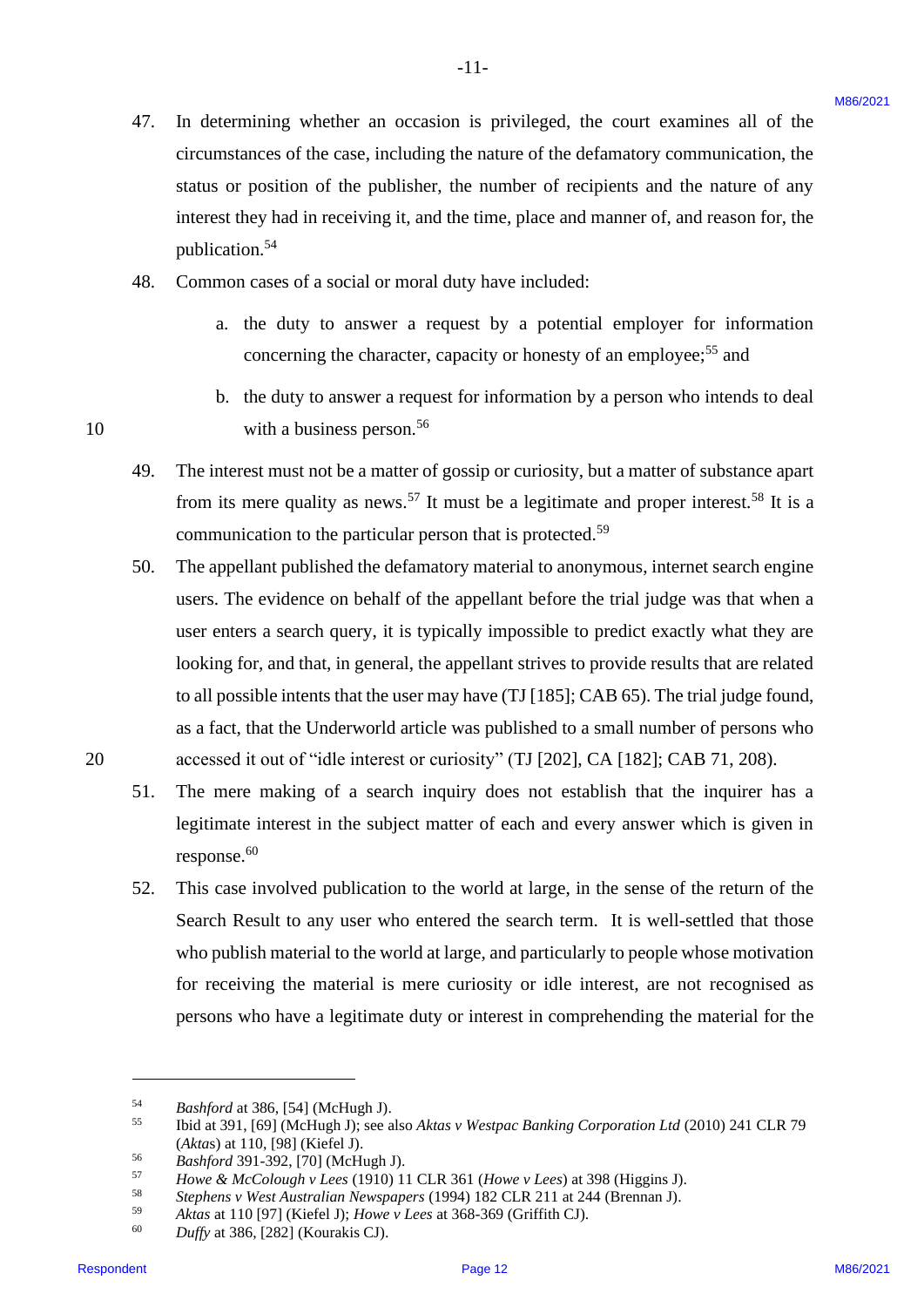purposes of the common law defence of qualified privilege.<sup>61</sup> Only in exceptional circumstances has the common law recognised a duty to publish or interest in circumstances has the common law recognised <sup>a</sup> duty to publish or interest in publishing defamatory matter to the general public.<sup>62</sup>

 $-12-$ 

- 53. The appellant submits at [41] that the "*common convenience and welfare of society as a whole is best met by recognising that Google has an interest or duty to publish search*  a whole is best met by recognising that Google has an interest or duty topublish search results that identify by hyperlink matter that is responsive and relevant to the search *terms entered by a user of its search engine*". That turns the principles of common law terms entered by a user of its search engine'. That turns the principles ofcommon law qualified privilege on their head. qualified privilege on their head. 53.
- 54. The words *"the common convenience and welfare of society as a whole"* are not a The words "the common convenience and welfare of society as a whole" are not <sup>a</sup> 54.

10

10 determinant of whether the privilege exists.<sup>63</sup> The focus is on the duty or interest of both the publisher and the recipients. As McHugh J stated in *Bashford*:<sup>64</sup>

*"It is of the first importance to understand that references to concepts such*  "Tt is of the first importance to understand that references to concepts such *as 'the common convenience and welfare of society' and similar phrases*  as 'the common convenience and welfare of society' and similar phrases record a result and explain why the communication and the relevant duty or *interest gave rise to an occasion of qualified privilege. Such concepts are not*  interest gave rise to an occasion ofqualified privilege. Such concepts are not *the determinants of whether the occasion is privileged. They must be*  the determinants of whether the occasion is privileged. They must be *distinguished from the question whether society would recognise a duty or*  distinguished from the question whether society would recognise a duty or *interest in the publisher making, and the recipient receiving, the* interest in the publisher making, and the recipient receiving, thecommunication in question. As Jordan CJ pointed out in Andreyevich v 20 *Kosovich<sup>65</sup>*, it is necessary to ''show by evidence that both the givers and the receivers of the defamatory information had a special and reciprocal interest in its subject matter, of such a kind that it was desirable as a matter of public policy, in the general interests of the whole community of New South Wales, *that it should be made with impunity, notwithstanding that it was defamatory*  that it should be made with impunity, notwithstanding that it was defamatory *of a third party (Emphasis added.) It is only when the defendant has a duty*  of a third party (Emphasis added.) It is only when the defendant has a duty *to publish or an interest in publishing the particular communication and the*  to publish or an interest in publishing the particular communication and the *recipient has a corresponding duty or interest that the occasion is privileged.*  recipient has a corresponding duty or interest that the occasion is privileged. It is only when this reciprocity of duty and interest is present that the common *law regards publication of the communication as being for the common*  law regards publication of the communication as being for the common 30 *convenience and welfare of society*." convenience and welfare ofsociety." purposes of the common law defence of qualified privilege,<sup>no</sup> Only in exceptional<br>extensions that the common law respondent a latter of the common political is the common state in the common conventione can be able to be

30

<sup>61</sup> CA [183]-[184]; CAB 209; *Aktas* at 87, [14] (French CJ, Gummow and Hayne JJ). CA [183]-[184]; CAB 209;Aktasat 87, [14] (French CJ, Gummow and Hayne JJ). 61

<sup>&</sup>lt;sup>62</sup> *Bashford* at 378, [26] (Gleeson CJ, Hayne and Heydon JJ). 62

<sup>63</sup> Ibid at 386, [55] (McHugh J). Ibid at 386, [55] (McHugh J). 63

<sup>64</sup> Ibid at 386-387, [55] (McHugh J). Ibid at 386-387, [55] (McHugh J).64

<sup>65</sup> (1947) 47 SR (NSW) 357 at 363. (1947) 47 SR (NSW) 357at 363. 65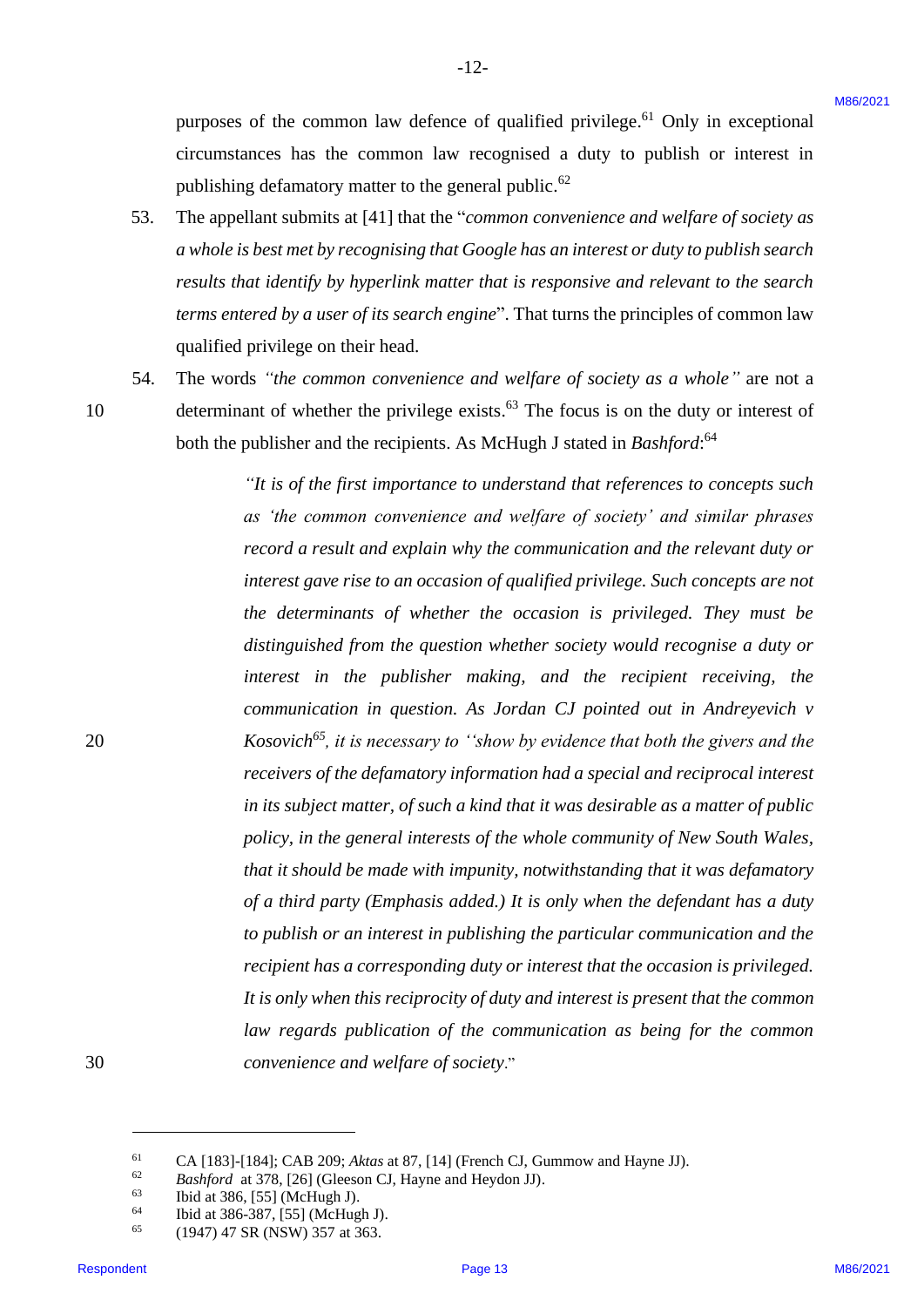55. The "*common convenience and welfare of society*" describes a result reached on the ground of reciprocity of duty and interest,<sup>66</sup> not the other way around. The correct approach in determining the question of privilege is that:<sup>67</sup> 55.

-13- -13-

"... the court must consider all the circumstances and ask whether this *publisher had a duty to publish or an interest in publishing this defamatory*  publisher had a duty to publish or an interest in publishing this defamatory communication to this recipient. It does not ask whether the communication is for the common convenience and welfare of society."

- 56. The approach taken by McHugh J in *Bashford* was referred to with approval in *Papaconstuntinos*. <sup>68</sup> There is no separate test of whether what is said in a particular Papaconstuntinos.® There is no separate test of whether what is said in <sup>a</sup> particular 10 case is a benefit or disbenefit to society.<sup>69</sup> 56.
- 57. The approach contended for by the appellant means that the appellant, and possibly any publisher, could establish a defence of common law qualified privilege in relation any publisher, could establish <sup>a</sup> defence of common law qualified privilege in relation to a response to any anonymous request for information, so long as a substantial to a response to any anonymous request for information, so long as a substantial proportion of recipients have a legitimate interest in information on the subject. That proportion of recipients have <sup>a</sup> legitimate interest in information on the subject. That is antithetical to the defence. The appellant would have a defence, regardless of the is antithetical to the defence. The appellant would have <sup>a</sup> defence, regardless of the content of any search, the identity of the recipients and the interests of the recipients content of any search, the identity of the recipients and the interests of the recipients as a whole. as <sup>a</sup> whole. 55. The "common conventione and welfare of pociety" describes a result reached on the pound of receivers) of any and interests " not the convention of the policies of the policies of the series approach in determining the 57.
- 58. The occasion will not be privileged unless the person making the inquiry has a The occasion will not be privileged unless the person making the inquiry has <sup>a</sup> legitimate interest in obtaining the information, being more than as a matter of gossip legitimate interest in obtaining the information, being more than as a matter of gossip 20 or curiosity.<sup>70</sup> The extent of a publication is always a relevant matter in determining whether the occasion is privileged.<sup>71</sup> Just because a substantial proportion of other users may have had a legitimate interest is beside the point. Publication including to users may have hada legitimate interest is beside the point. Publication including to users without a legitimate interest is not privileged. users without <sup>a</sup> legitimate interest is not privileged. 58.

#### Ground 4 - Statutory qualified privilege – s.30 of the Act

- 59. To establish the defence under section 30 of *the Act*, the onus of proof is on the To establish the defence under section 30 of the Act, the onus of proof is on the defendant to prove each of its requirements in relation to each separate publication.<sup>72</sup> 59.
- 60. The first requirement of the statutory defence is to delineate both "*the subject*" and The first requirement of the statutory defence is to delineate both "the subject' and "*the interest (or apparent interest)"* in the recipient having information on that "the interest (or apparent interest)" in the recipient having information on that 60.

20

<sup>66</sup> *Bashford* at 387, [56] (McHugh J); *Papaconstuntinos* at 559, [64] (Heydon J) Bashford at 387, [56] (McHugh J); Papaconstuntinos at 559, [64] (Heydon J) 66

<sup>67</sup> *Bashford* at 389, [63] (McHugh J). Bashfordat 389, [63] (McHugh J). 67

<sup>68</sup> *Papaconstuntinos* at 554, [49] (French CJ, Crennan, Kiefel and Bell JJ); at 559-560, [64] (Heydon J). Papaconstuntinos at554, [49] (French CJ, Crennan, Kiefel and Bell JJ); at 559-560, [64] (Heydon J). 68

<sup>69</sup> Ibid at 555, [50] (French CJ, Crennan, Kiefel and Bell JJ). Ibid at 555, [50] (French CJ, Crennan, Kiefel and Bell JJ). 69

<sup>70</sup> *Bashford* at 392, [71] (McHugh J). Bashfordat 392, [71] (McHugh J). 70

 $71$  Ibid at 402, [93] (McHugh J). 71

 $72$  *Duffy* at 404 [357], 431 [439] (Peek J); at 469 [603] (Hinton J). 72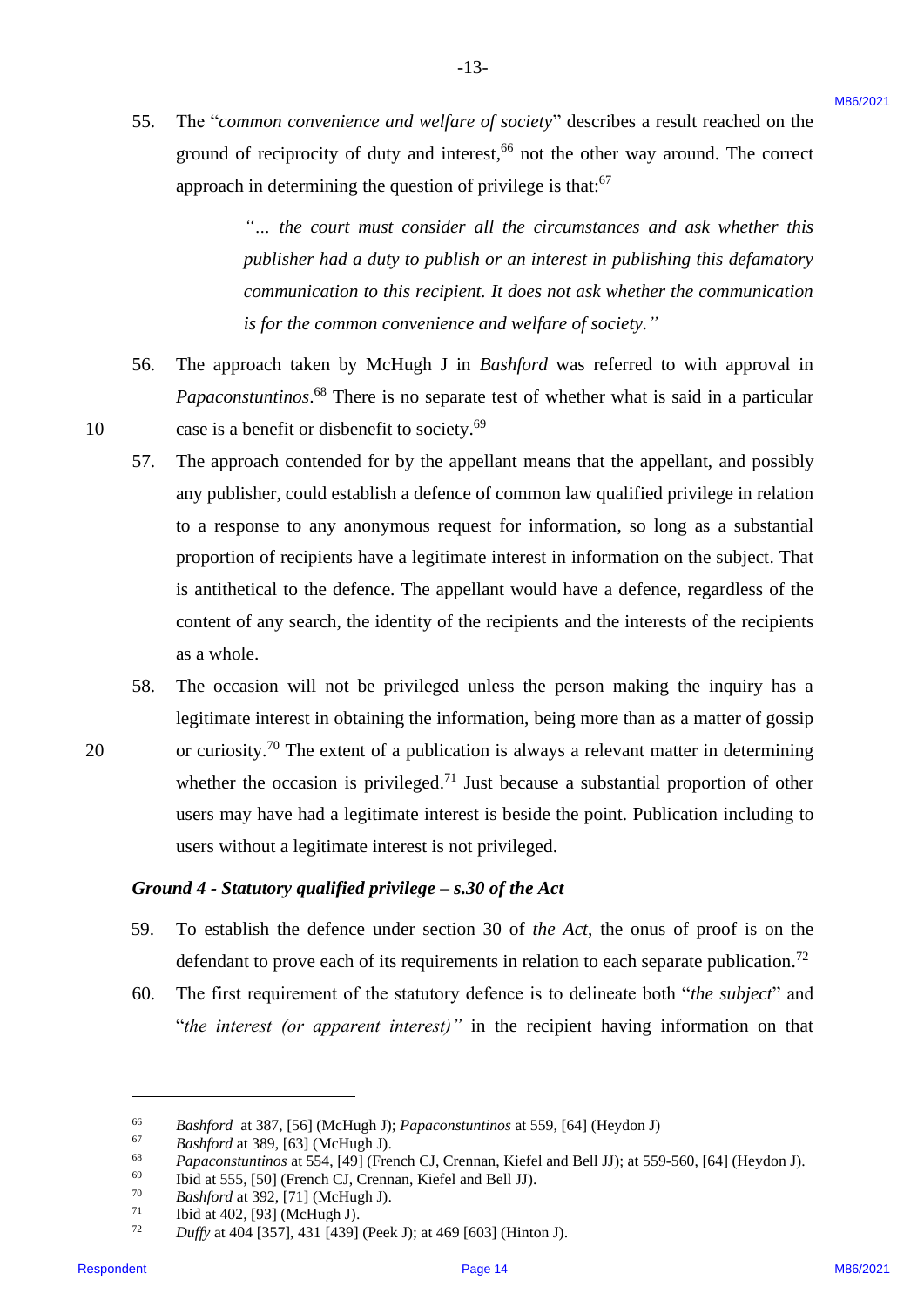subject.<sup>73</sup>

61. The word "interest" is not used in any technical sense; it is used in the broadest popular 61. The word "interest" is not used in any technical sense; it is used in the broadest popular sense, to connote that the interest in knowing a particular fact is not simply a matter of sense, to connote that the interest in knowinga particular fact is not simply <sup>a</sup> matter of curiosity, but a matter of substance apart from its mere quality as news.<sup>74</sup> The interest must be definite; it may be direct or indirect, but it must not be vague or insubstantial. 75 must be definite; it may be direct or indirect, but it must not be vague or insubstantial.'

-14- -14-

- 62. The Court of Appeal was correct to conclude that the trial judge did not err in failing 62. The Court of Appeal was correct to conclude that the trial judge did not err in failing to conclude that all of the persons to whom the Underworld article was published had to conclude that all of the persons to whom the Underworld article was published had an interest or apparent interest in the subject of the article for the purposes of s. an interest or apparent interest in the subject of the article for the purposes of s.  $30(1)(a).^{76}$
- 10 63. As the court below observed at [229] (CAB 226): 10 63. As the court below observed at [229] (CAB 226):

"*It may certainly be accepted that the topic of the activities of the Melbourne*  "Tt may certainly be accepted that the topic of the activities oftheMelbourne *underworld was a matter of considerable prominence, particularly in*  underworld was a matter of considerable prominence, particularly in Victoria, in the first decade of this century. However, as our discussion of the *authorities relating to s 30 demonstrates, that consideration of itself is*  authorities relating to s 30 demonstrates, that consideration of itself is *insufficient to invest that topic with the character of a relevant 'interest' or*  insufficient to invest that topic with the character of a relevant 'interest' or *'apparent interest' under s 30 of the Act. As we have discussed, while it has*  'apparent interest' under s 30 of the Act. As we have discussed, while it has been accepted that the concept of 'interest' under s 30 is wider than that at common law, nevertheless it does not extend to or include matters of idle *curiosity and the like. In that respect, it is to be remembered that in Duffy*  curiosity and the like. In that respect, it is to be remembered that in Duffy 20 *(FC), which is the most recent appellate authority on the issue, each member*  20 (FC), which is the most recent appellate authority on the issue, each member *of the court accepted that the 'interest' (or 'apparent interest') under s 30*  of the court accepted that the 'interest' (or 'apparent interest') under s 30 must be a matter of substance apart from its mere quality as news." subject."<br>
Subject."<br>
All the solution can be the interest in locating a particular that the state popular<br>
series, connect that the interest in locating a particular fact is not simply a matter of<br>
cannotic of similar of

64. The fact that the Underworld article concerned a matter "*of considerable public*  64. The fact that the Underworld article concerned a matter "of considerable public interest" meant no more than, because of the newsworthiness of the activities of the underworld in Melbourne during the relevant period, it might be expected that a underworld in Melbourne during the relevant period, it might be expected that <sup>a</sup> number of persons might be attracted to that article in order to satisfy their curiosity or number of persons might be attracted to that article in order to satisfy their curiosity or add to their understanding and knowledge of those activities. Based on the authorities add to their understanding and knowledge of those activities. Based on the authorities to which their Honours correctly referred, such a purpose did not amount to an interest to which their Honours correctly referred, such <sup>a</sup> purpose did not amount to an interest or apparent interest under s 30 (CA [230]; CAB 226-227). or apparent interest under <sup>s</sup> 30 (CA [230]; CAB 226-227).

 $73$  Ibid at 420 [406] (Peek J).

<sup>74</sup> *Barbaro v Amalgamated Television Services Pty Ltd* (1985) 1 NSWLR 30 (*Barbaro*) at 40 (Hunt J); Barbaro v Amalgamated Television Services Pty Ltd (1985) 1 NSWLR 30 (Barbaro) at 40 (Hunt J); *Austin v Mirror Newspapers Ltd* [1986] 1 AC 299 (*Austin v Mirror Newspapers*) at 312 (Lord Austin v Mirror Newspapers Ltd [1986] 1AC 299 (Austin vMirror Newspapers) at 312 (Lord Griffiths for Lord Hailsham LC, Lord Keith, Lord Roskill and Lord Griffiths); *Duffy* at 421, [410] (Peek J). (Peek J).

<sup>&</sup>lt;sup>75</sup> *Barbaro* at 40; *Stone v Moore* (2016) 125 SASR 81 at 100, [114] (Doyle J, with whom Kourakis CJ and Stanley agreed); *Duffy* at 421, [415] (Peek J). and Stanley agreed); Duffyat 421, [415] (Peek J).

<sup>76</sup> CA [226], [240]; CAB 225, 229. <sup>76</sup> CA [226], [240]; CAB 225, 229.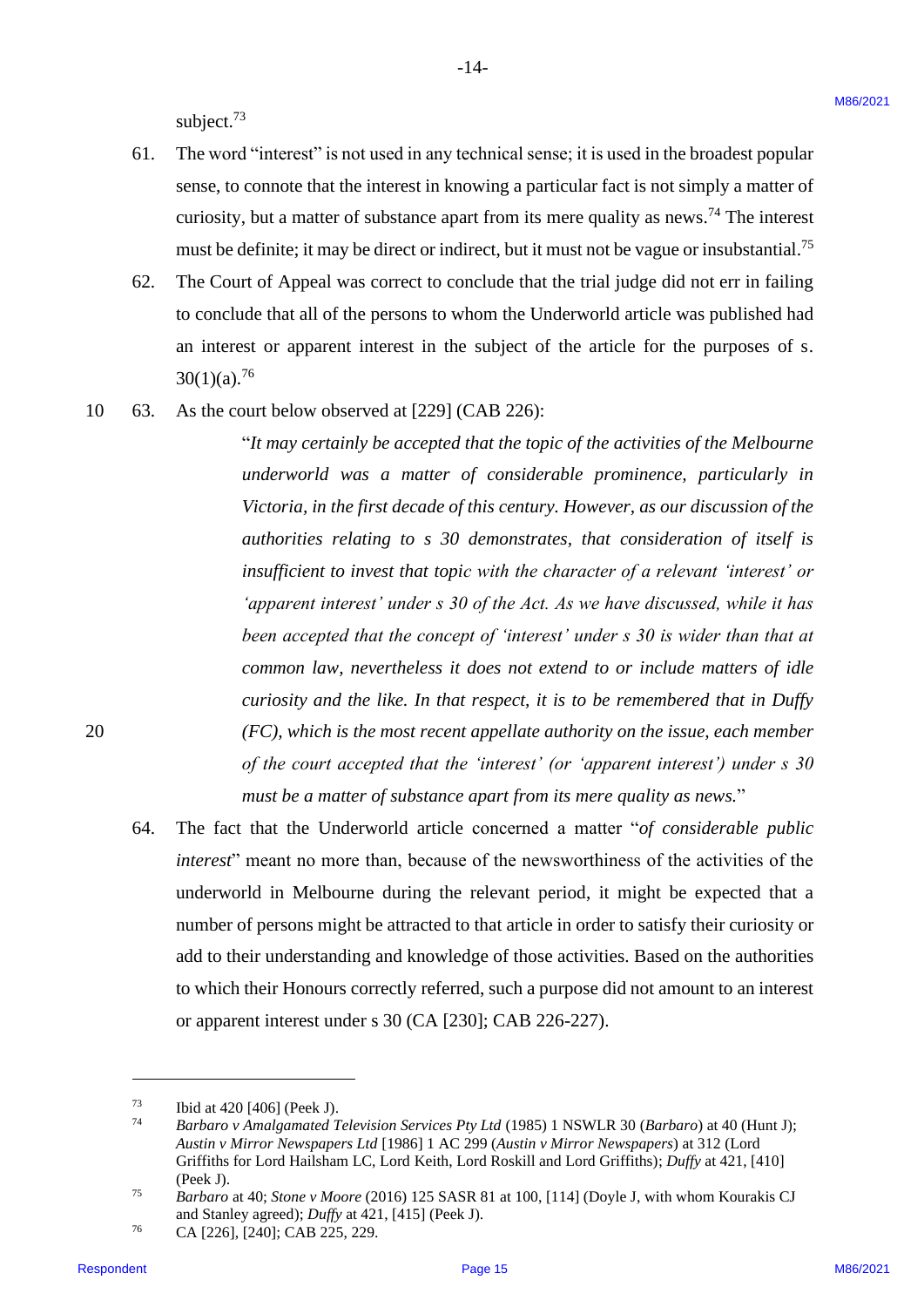65. The appellant failed to establish that all of the search users had an interest or apparent The appellant failed to establish that all of the searchusers had an interest or apparent interest in the published information beyond idle interest or curiosity (TJ [202]-[203]; interest in the published information beyond idle interest or curiosity (TJ [202]-[203]; CAB 71). Simply entering a search query is not sufficient to establish that the inquirer CAB 71). Simply entering <sup>a</sup> search query is not sufficient to establish that the inquirer has a legitimate interest or an "*apparent interest*" (TJ [193]-[195]; CAB 69). 77 has <sup>a</sup> legitimate interest or an "apparent interest" (TJ [193]-[195]; CAB 69)."' 65.

-15- -15-

- 66. The Court of Appeal was correct to conclude that the Underworld Article concerned a The Court of Appeal was correct to conclude that the Underworld Article concerned <sup>a</sup> topic that was likely to arouse curiosity (CA [234]; CA 228). The Underworld article topic that was likely to arouse curiosity (CA [234]; CA 228). The Underworld article was published outside Melbourne and throughout Australia, which militated against a was published outside Melbourne and throughout Australia, which militated against <sup>a</sup> finding that the unidentified persons who read the article were either considering finding that the unidentified persons who read the article were either considering engaging George Defteros as a lawyer or considering undertaking employment with engaging George Defteros as a lawyer or considering undertaking employment with 10 his firm (CA [235]; CAB 228). his firm (CA [235]; CAB 228). 66.
- 67. For the purposes of s 30(1) of the Act, "*a recipient has an apparent interest in having*  For the purposes of <sup>s</sup> 30(1) of the Act, "a recipient has an apparent interest in having *information on some subject if, and only if, at the time of the publication in question,*  information on some subject if, and only if, at the time of the publication in question, *the defendant believes on reasonable grounds that the recipient has that interest*" (s the defendant believes on reasonable grounds that the recipient has that interest" (s 30(2)). The evidence was that when the appellant received a search inquiry, it was 30(2)). The evidence was that when the appellant received <sup>a</sup> search inquiry, it was typically impossible for the appellant to predict exactly what the user is looking for typically impossible for the appellant to predict exactly what the user is looking for and the appellant strives to provide results that are related to all possible intents that and the appellant strives to provide results that are related to all possible intents that the user may have (TJ [185]; CAB 65-66). The appellant did not know what the user the user may have (TJ [185]; CAB 65-66). The appellant did not know what the user was looking for or what the user's interest was – it could not then believe on reasonable was looking for or what the user's interest was — it could not then believe on reasonable grounds that the user had an apparent interest, regardless of whether the published grounds that the user had an apparent interest, regardless of whether the published 20 material came from a "*reputable news source*", or not. material came from <sup>a</sup> "reputable news source', or not. 65. The appellant finited to establish that all of the search users had an interest or apparent interest.<br>
interest in the political information beyond informed by the line of the film of the search of the film of the sea 67.
	- 68. There was no error in the reference by the Court of Appeal<sup>78</sup> to "legitimate" interest.<sup>79</sup> That passage was a reference to a topic that was likely to arouse curiosity.<sup>80</sup> It is consistent with *Austin v Mirror Newspapers* at 312 in the quotation from *Barbaro*. consistent with Austin v Mirror Newspapers at 312 in the quotation from Barbaro. The Court below referred to the relevant principles at [208]-[215] (CAB 219-221), including at footnote 167 to paragraph [212] (CAB 220) to *Austin v Mirror*  including at footnote 167 to paragraph [212] (CAB 220) to Austin v Mirror *Newspapers* and *Griffith v Australian Broadcasting Corporation*. <sup>81</sup> At [213] (CAB Newspapers and Griffith v Australian Broadcasting Corporation.®' At [213] (CAB 220), the Court of Appeal referred to *Barbaro*. 220), the Court of Appeal referred to Barbaro. 68.

 $77$  Duffy at 386, [282] (Kourakis CJ); at 419 [400]-[401] (Peek J); at 474, [619] (Hinton J). 77

<sup>78</sup> CA [234]; CAB 228. CA [234]; CAB 228. 78

<sup>79</sup> Cf Appellant's submissions, [45]. Cf Appellant's submissions, [45]. 79

<sup>80</sup> CA [234]; CAB 228. CA [234]; CAB 228. 80

<sup>81</sup> [2010] NSWCA 257, [104] (Hodgson JA), (Basten JA agreeing at [150]; McClellan CJ at CL [2010] NSWCA 257, [104] (Hodgson JA), (Basten JA agreeing at [150]; McClellan CJ at CL agreeing at [151]). agreeing at [151]). 81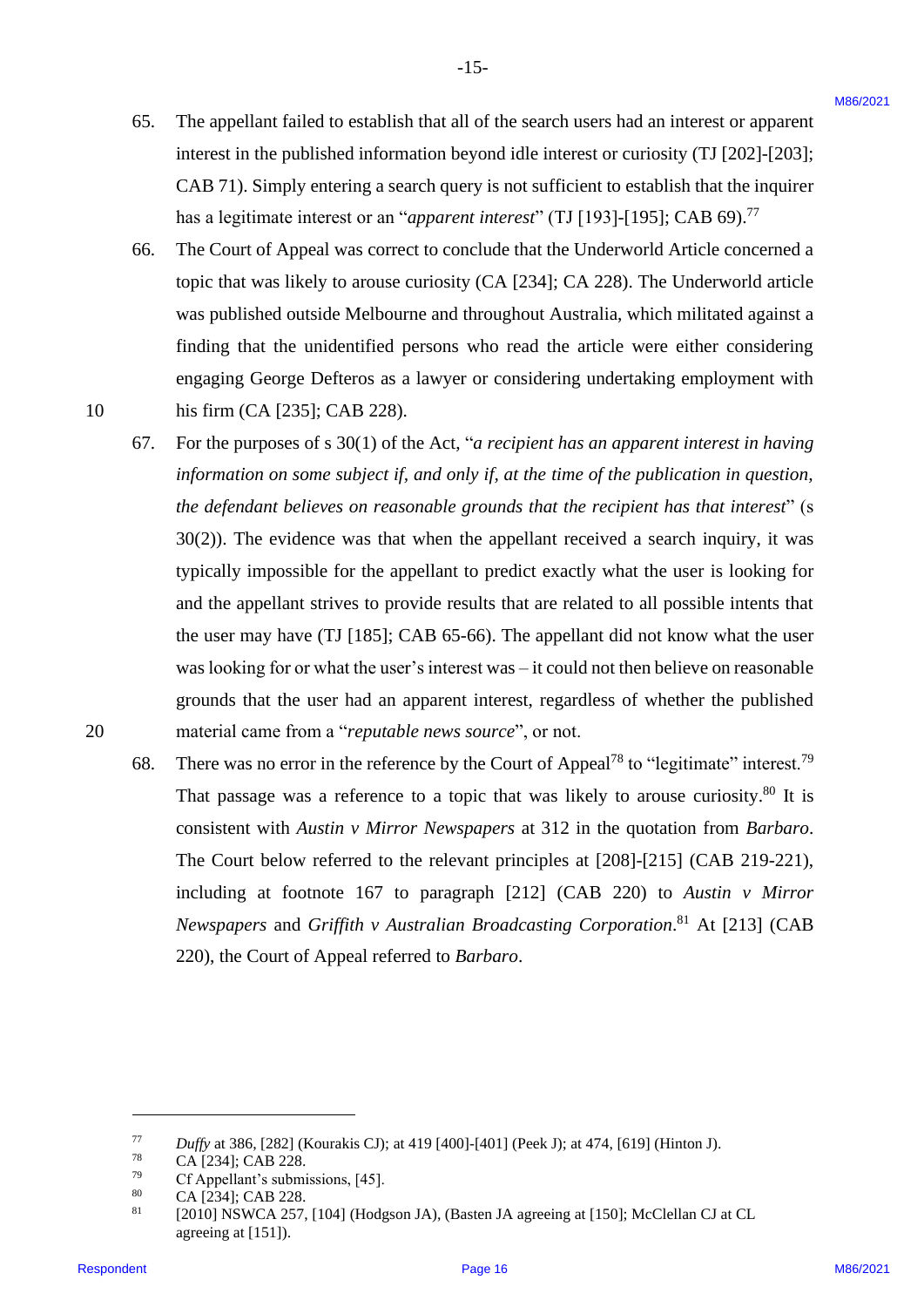### **Part VII: Time estimate** Part VII: Time estimate

69. It is estimated that up to 2 hours will be required for presentation of the respondent's 69. It is estimated that up to <sup>2</sup> hours will be required for presentation of the respondent's oral argument. oral argument. **Part VII:** Time cotinuate<br>
(0). It is existented that up to 2 hours will be explained for presentation of the respondent's<br>
(2) The contract Magnetics Contract Magnetics (2021 Page 17)<br>  $\frac{1}{\sqrt{1-\sqrt{1-\sqrt{1-\sqrt{1-\sqrt{1-\sqrt{1-\sqrt{1$ 

Dated 18 February 2022 Dated 18 February 2022

 David Gilbertson Justin Castelan Ted Guthrie David Gilbertson Justin Castelan Ted Guthrie **E** [dgilbertson@vicbar.com.au](mailto:dgilbertson@vicbar.com.au) [castelan@vicbar.com.au](mailto:castelan@vicbar.com.au) [tguthrie@nexuschambers.com.au](mailto:tguthrie@nexuschambers.com.au) E dgilbertson@vicbar.com.au castelan@vicbar.com.au tguthrie@nexuschambers.com.au

**T** (03) 9225 6461 (03) 9225 6358 (08) 8121 3754 T (03) 9225 6461 (03) 9225 6358 (08) 8121 3754